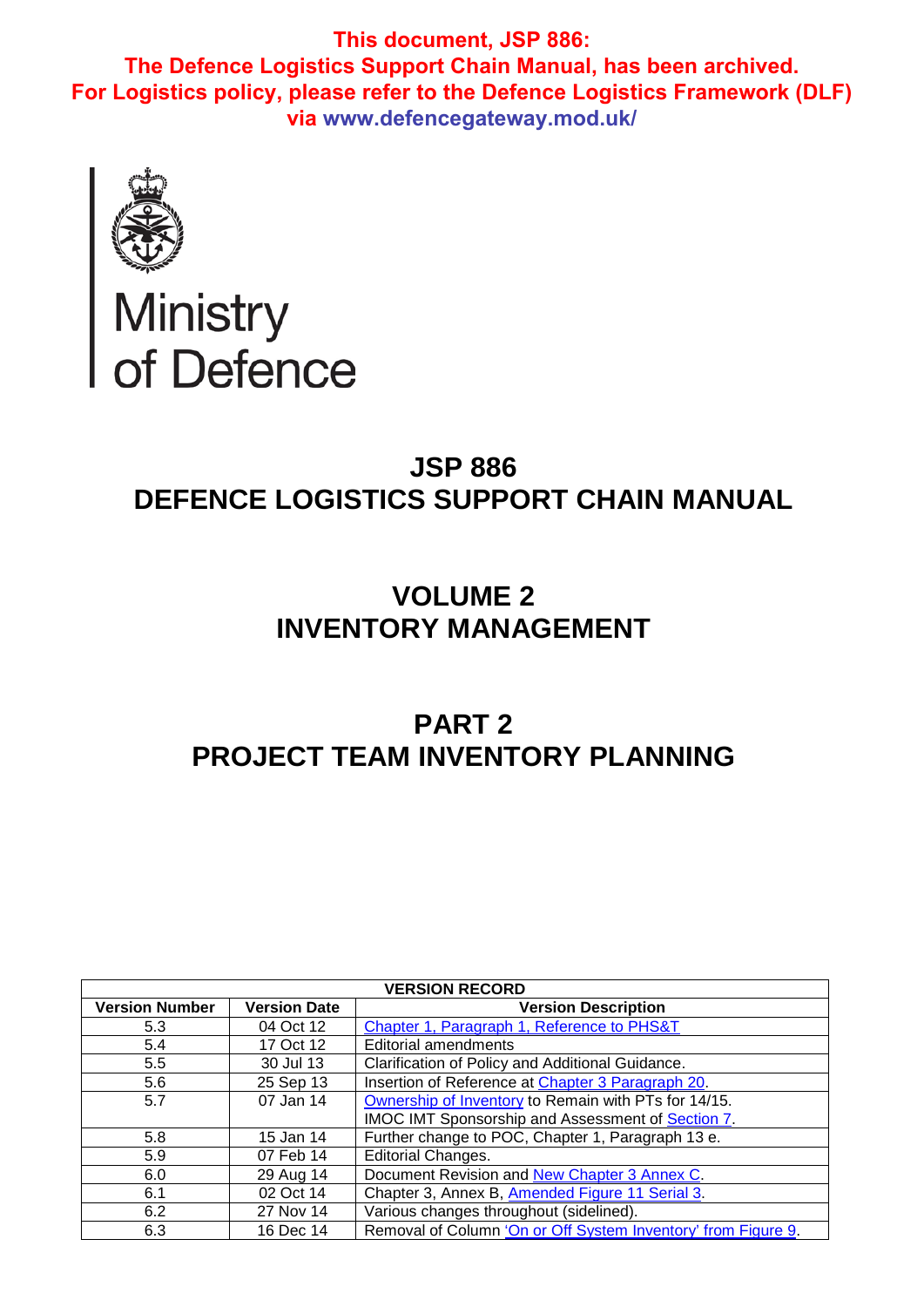### This document, JSP 886:

## The Defence Logistics Support Chain Manual, has been archived. For Logistics policy, please refer to the Defence Logistics Framework (DLF) via www.defencegateway.mod.uk/

#### **TABLE OF CONTENTS**

| Section 3 - Platform / Capability Plan and Inventory Related Risks to Delivery 11 |  |
|-----------------------------------------------------------------------------------|--|
|                                                                                   |  |
|                                                                                   |  |
|                                                                                   |  |
|                                                                                   |  |
|                                                                                   |  |
|                                                                                   |  |
|                                                                                   |  |
|                                                                                   |  |
|                                                                                   |  |
|                                                                                   |  |
| ANNEX C: INVENTORY MODELLING ADVICE ACROSS THE CADMID CYCLE21                     |  |
|                                                                                   |  |
|                                                                                   |  |
|                                                                                   |  |
|                                                                                   |  |
|                                                                                   |  |
|                                                                                   |  |
|                                                                                   |  |
|                                                                                   |  |
|                                                                                   |  |
|                                                                                   |  |
|                                                                                   |  |
|                                                                                   |  |
|                                                                                   |  |
|                                                                                   |  |
|                                                                                   |  |
|                                                                                   |  |
|                                                                                   |  |
|                                                                                   |  |
|                                                                                   |  |
|                                                                                   |  |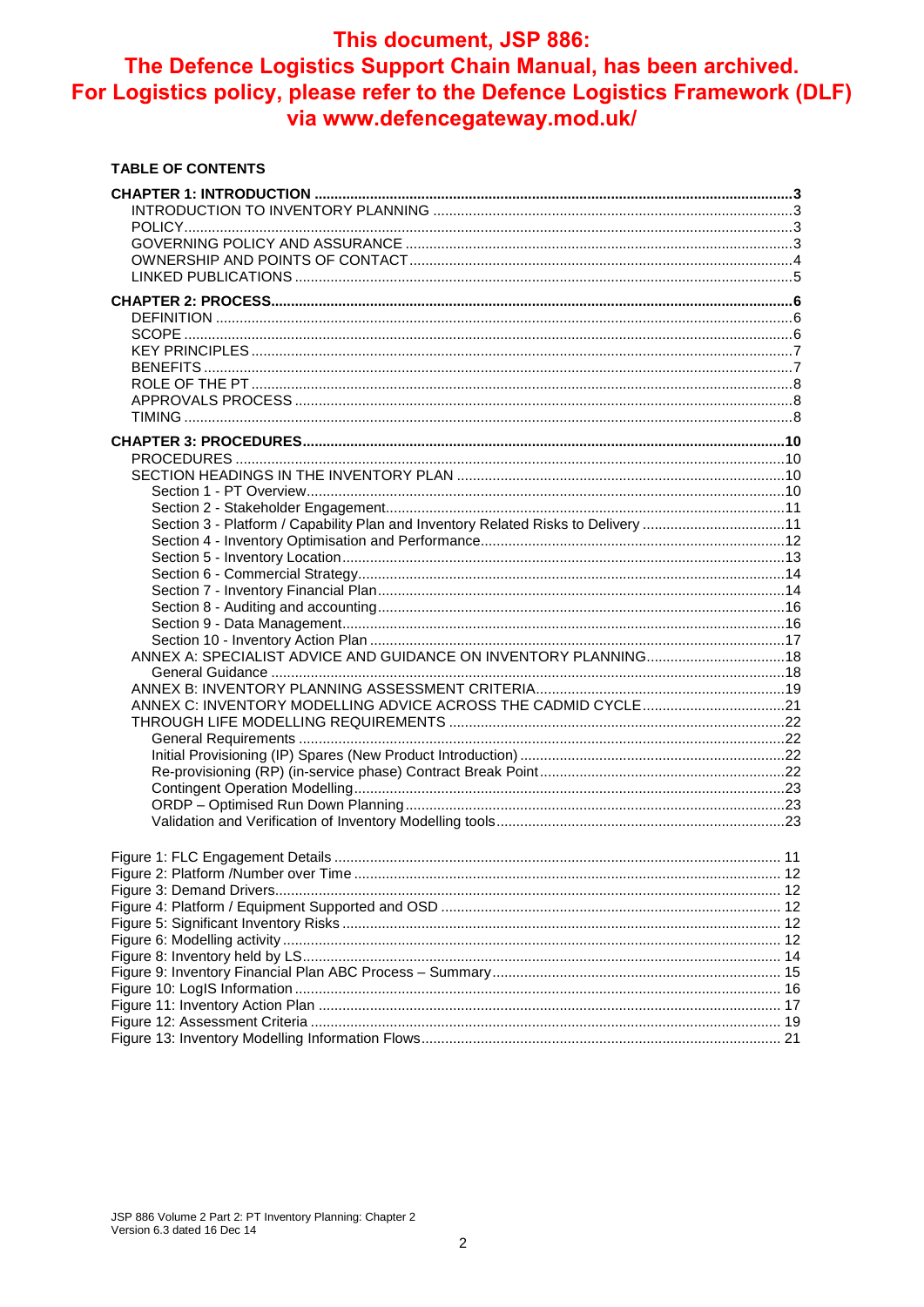## **CHAPTER 1: INTRODUCTION**

#### **INTRODUCTION TO INVENTORY PLANNING**

1. Inventory Plans are key to ensuring and demonstrating that PT inventory is properly justified, managed and controlled, through life, to ensure both VfM and platform/equipment readiness and sustainability. The Plans are integral to CDM's comprehensive strategy for dealing with the Inventory across DE&S.

2. The plan is to be treated as a 'living' document, adding value to PT business by:

a. Setting the context for inventory.

b. Requiring, as a minimum, evidence that a number of core inventory management activities have been undertaken.

- c. Supporting the identification of key gaps or actions required.
- d. Supporting the ABC Financial planning processes for inventory.

3. The plan also allows for inventory performance to be monitored utilising the links to financial inventory management information. This is covered in more depth at Chapter 3 Section 3.

4. Inventory Planning applies to MOD platform, equipment and commodity PTs involved in inventory management, including both traditional support and Contractor Logistic Support (CLS), and similar, solutions.<sup>1</sup> It applies to all MOD owned inventory whether inventory is held on or off system, however inventory planning requirements will vary according to whether or not the inventory is on the MOD balance sheet.

5. The purpose of this instruction is to detail the policy and procedures to be followed by a Project Team (PT) in the development and ongoing maintenance of an Inventory Plan. The policy and procedures navigate the PT through the various stages and requirements of Inventory Planning.

#### **POLICY**

6. It is MOD policy that Inventory Planning is a mandatory acquisition activity performed throughout the CADMID cycle in support of all acquisition projects and in accordance with the policies signposted within the Support Solutions Envelope (SSE). An Inventory Plan is to be produced, as an element of the Through Life Management Plan (TLMP), for each acquisition project, including Urgent Operational Requirements (UORs) and must be submitted and assessed to provide support to the PT Planning Round (PR)/ABC submission.

#### **GOVERNING POLICY AND ASSURANCE**

7. This policy is mandated and defines the governing policy (GP) for Inventory Planning. SSE KSA 3 signposts the critical policies to be considered and adhered to during the development and implementation of the support solution.

8. The PT leader is responsible for the quality of the Inventory Plan. The maturity of all

 $\overline{1}$ <sup>1</sup> CLS is a generic term covering various forms of Contracting for Availability (CfA) and Contracting for Capability (CfC) support. See the support Options Matrix for further details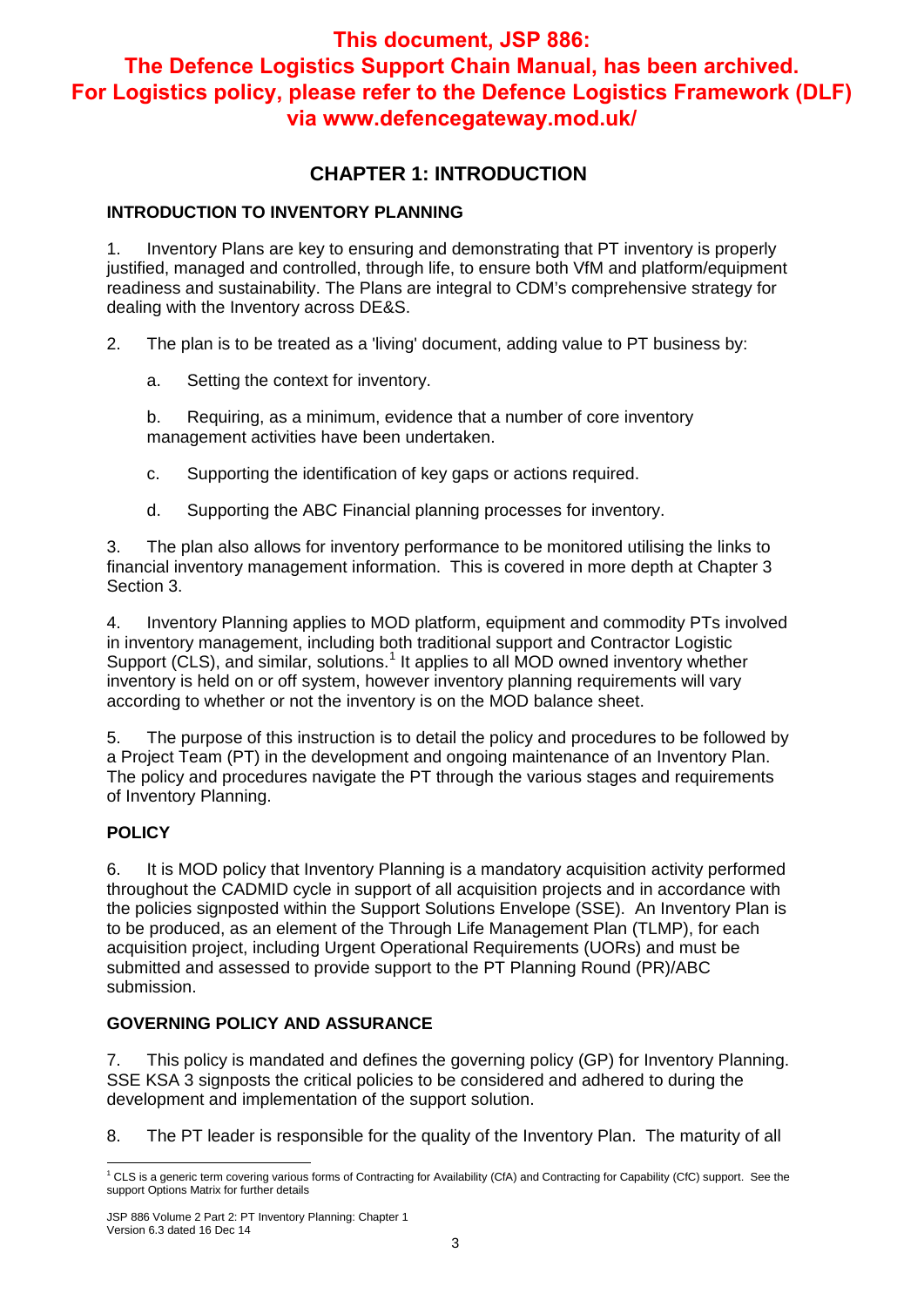PT Inventory Plans is subject to annual review using the assessment criteria guidelines detailed at Annex B. IMOC SCE and SCP will assess individual PT plans for evidence of compliance against 10 assessment criteria, 5 of which are essential to meet the highest maturity level. SCE, who will also guide and assist PTs to develop their Inventory Plans, will also review assessment criteria annually.

9. Feedback from IMOC on the assessment of PT inventory plans will include detailed findings and recommendations, together with an overall colour code that depicts the maturity assessment score. Feedback will highlight best practice as well as any further development needs.

10. The overall status of Inventory Plans is reviewed regularly by DG Res, the DE&S Chiefs of Materiel (CoM) and Operating Centres (OC) leaders as an integral part of the DE&S ABC process and performance management regime.

11. Many functions within a PT have an impact on Inventory and will need to contribute to the plan. It is recommended that the PT Inventory Plan should also form part of the Induction training of all personnel entering the PT, and widely redistributed following each annual review, or after a significant amendment.

#### **OWNERSHIP AND POINTS OF CONTACT**

12. The policy, processes and procedures described in the Defence Logistics Support Chain Manual (JSP 886) are owned by Assistant Chief of the Defence Staff (Logistic Operations) (ACDS (Log Ops)). Head Support Chain Process (SCP-Hd) is responsible for the management of Inventory policy on behalf of D Inv Mgt.

a. This instruction is sponsored by DES IMOC SCP-SupPol-SL who should be approached in case of technical enquiries about the content:

DES IMOC SCP-Supply-SL Tel: Mil 9679 81380, Civ 030679 81380

b. Enquiries concerning the accessibility and presentation should be addressed to:

ACDS LOGOPS-JSP886 ET 1 Tel: Mil: 9679 80953, Civ: 030679 80953

c. Enquiries on the creation of the Inventory Plan should be addressed to :

DES IMOC SCE IM OC POCs

d. Enquiries on Analysis and Modelling of Inventory should be addressed to:

DES IMOC SCP-Analysis-SL Tel: Mil 9679 81367, Civ 030679 81367

e. Enquiries on the financial elements of the plan should be addressed to:

DES IMOC-TFM-Fin-Bud2 Tel: Civ: 07771 814270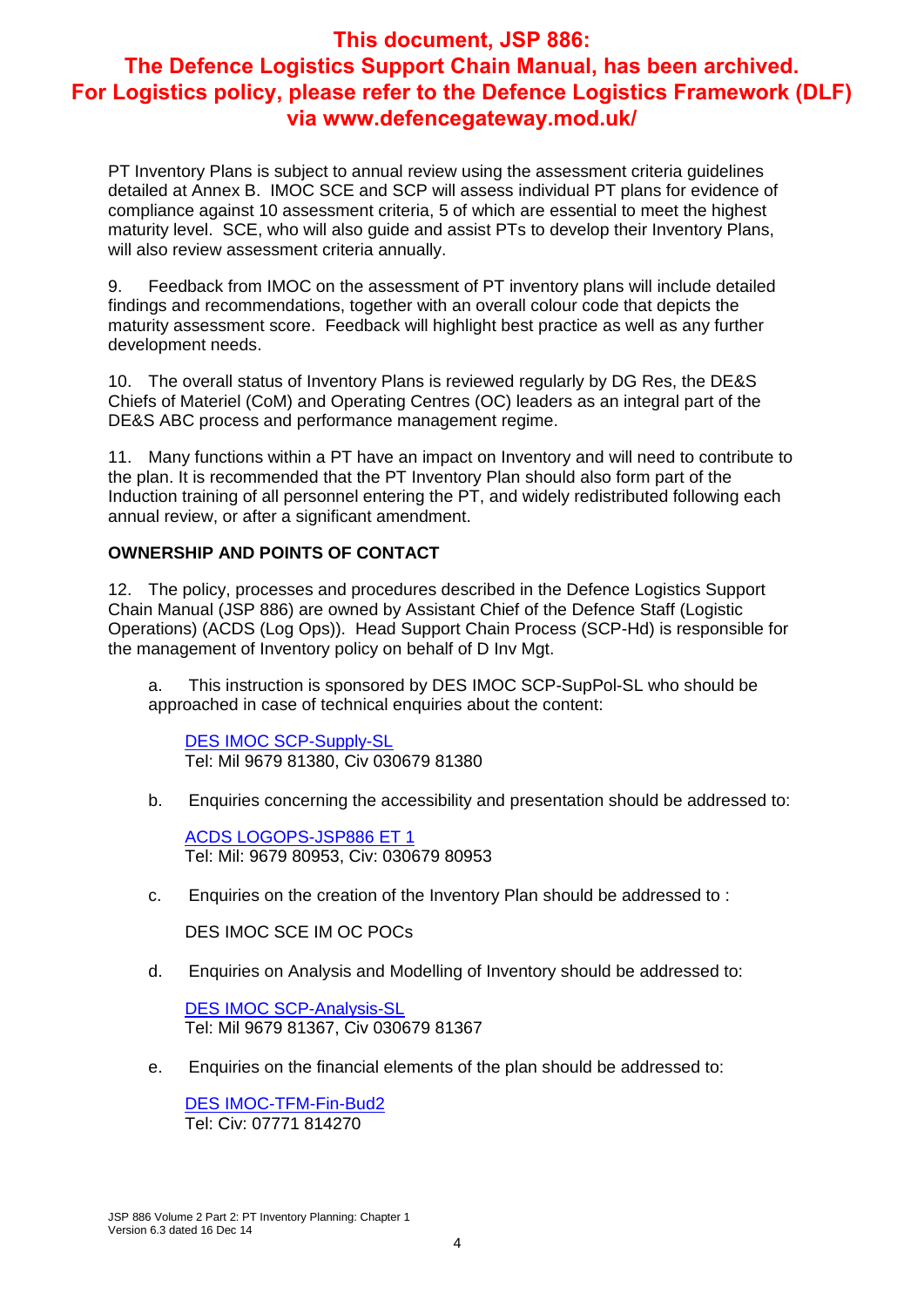f. Enquiries on the Supply Support Plans should be addressed to:

DES IMOC SCP-Supply Support Tel: Mil 9679 80398, Civ 030679 80398

#### **LINKED PUBLICATIONS**

- 13. The following publications are linked to this instruction:
	- a. JSP 462: Financial Management Policy Manual.
	- b. JSP 472: Financial Accounting and Reporting Manual 2010/11.
	- c. JSP 886 Volume 1 Part 3: Support Solution Envelope (SSE).
	- d. JSP 886 Volume 2 Part 1 Chapter 13: Inventory Segmentation.
	- e. JSP 886 Volume 7 Part 8.10: Supply Support.
	- f. DEFCON 117: Supply of Documentation for NATO Codification Purposes.
	- g. JSP 886 Volume 7 Part 2: ILS Management.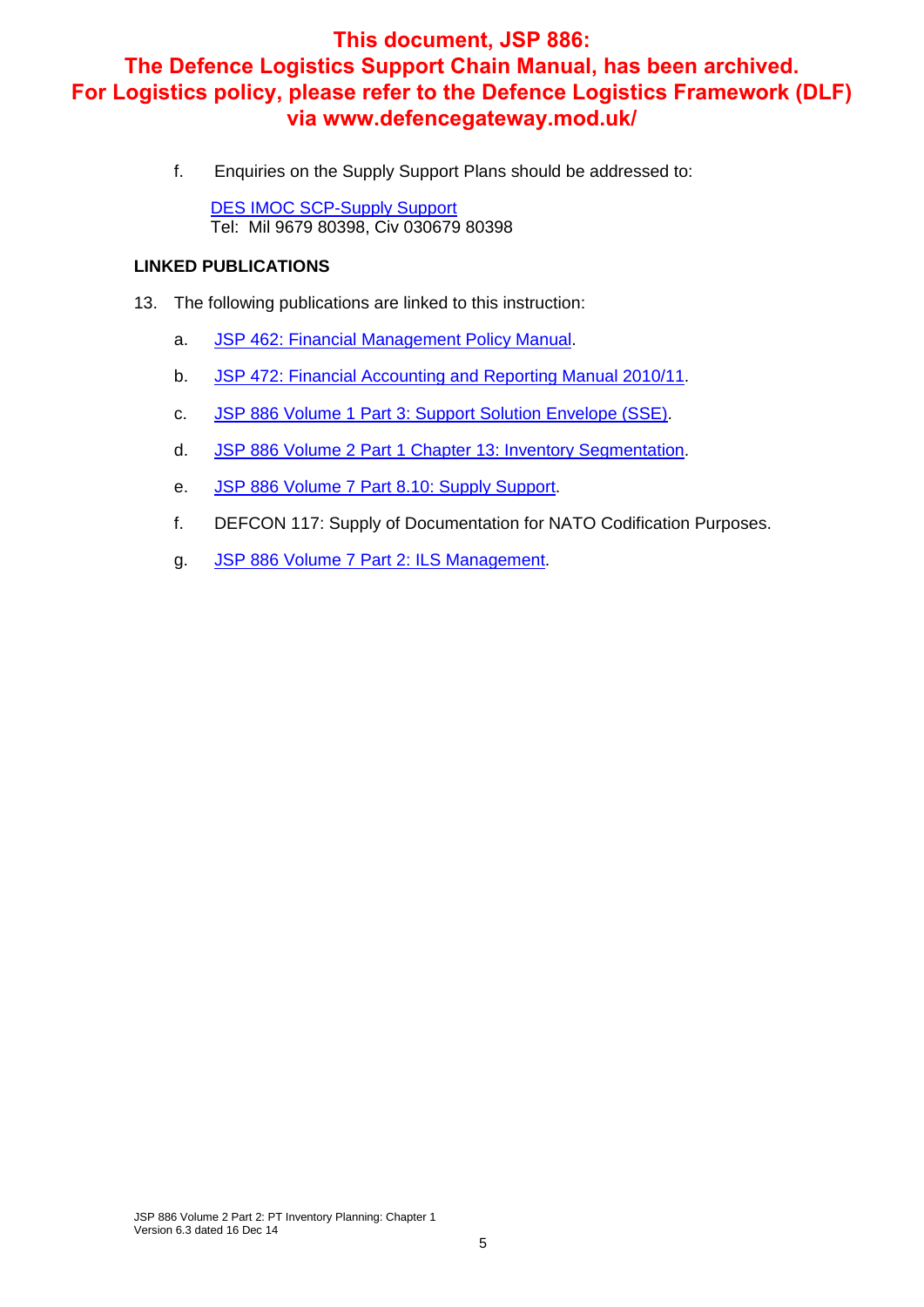## **CHAPTER 2: PROCESS**

#### **DEFINITION**

1. Inventory Planning is a mandatory requirement that enables through life optimisation of inventory. It is an essential component of a Through Life Management Plan (TLMP) and the PT Supply Support Strategy. The aim is to minimise both military operational risk and the cost of inventory over the life of a platform, equipment or commodity range. The policy, which is endorsed by DE&S DG Res as a best practice, directly supports the ABC process by helping to justify bids for future funding of inventory requirements.

2. The range, scale, volume and cost of MOD inventory attracts continual attention and close scrutiny both from MOD and external authorities. DE&S, through PTs, must be in a position to demonstrate how well they are delivering best Value For Money (VFM) whilst simultaneously meeting the military requirement.

3. Sub-optimal inventory management increases the risk of both operational failure and inefficiency. Unless the right inventory is in the right place at the right time DE&S will not provide adequate support to Front Line Commands (FLCs) with consequent impact on operations and training. Excessive levels of inventory indicate that DE&S has incurred unnecessary expenditure. Such situations leave specific PTs and DE&S as a whole, open to criticism from external authorities.

#### **SCOPE**

4. Where the inventory is held on the PT balance sheet, or where a service is funded by the PT an Inventory Plan is required, whether it is covered by traditional, CLS, or similar arrangements. The various support options available to PTs are detailed in JSP 886, Vol 7, Pt 2, Chap 2 ILS Management Process.

5. It is the responsibility of the PT to ensure that any contracts such as IOS/CLS/CFA have the appropriate inventory management obligations placed on the contractor where the contractor manages stock on behalf of DE&S. Where a PT has a project/equipment/platform/service that is in the earlier stages of the CADMID cycle, they may produce a developmental Inventory Plan if they wish, covering those sections applicable at that point in time, but should seek agreement to this from their IMOC SCE Support IM POC.

6. The PT Financial Controller (FC) is responsible for determining whether or not inventory is held on the MOD balance sheet. Where the on or off balance sheet decision is a marginal one or is potentially novel or contentious, the PT FC is to refer the decision to DE&S Fin FA FRET.

7. A fit for purpose through-life Inventory Plan is a key element of the Supply Support Plan and must form part of the Investment Approval Board (IAB) Main Gate (MG) submission to comply with policies as sign posted by Governing Policies within the Support Solutions Envelope (SSE). The Inventory Plan is a living document, it is to be reviewed once year as a minimum and updated as required to reflect significant changes and at key stages in the project.

8. PTs that manage various platforms or equipments must produce an Inventory Plan for the whole inventory covered by the PT, adhering to the principles and basic layout the Inventory Plan at Chap 3 Procedures. PTs should tailor their plan to suit their particular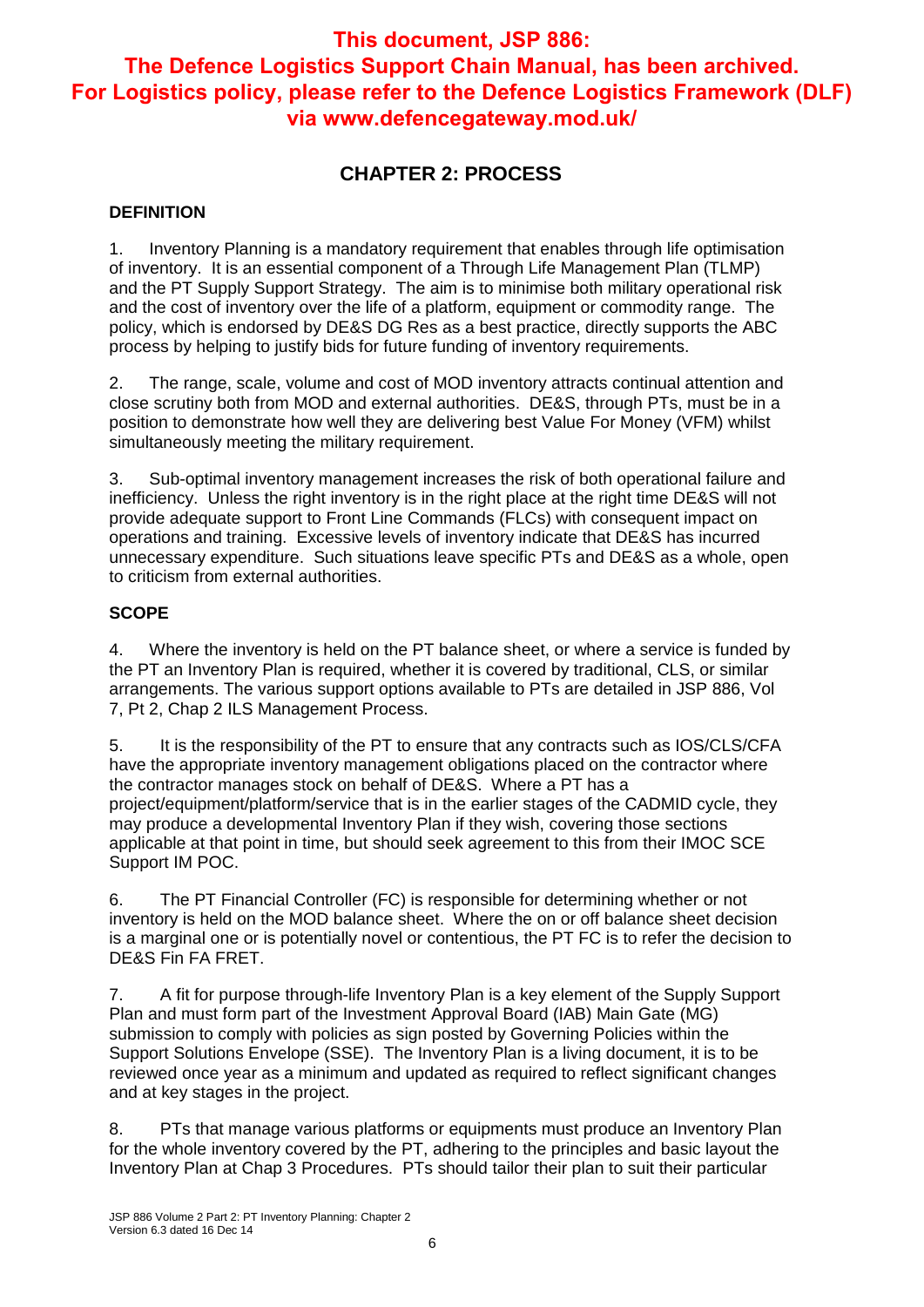business needs whilst also providing the necessary information as documented at Chap 3 Procedures to demonstrate robust planning for inventory optimisation.

9. Recent best practice has highlighted that where an OC takes an overall interest in the progress of individual PT Inv Plans and coordinates their production and submission, the Plans are often of better quality.

#### **KEY PRINCIPLES**

10. An effective Inventory Plan will demonstrate the following 6 key principles:

a. Planned inventory levels and storage volume will be based upon meeting Customer requirements and targets as agreed. It is the responsibility of the PT to engage with the Customer to determine an accurate forecast at all stages of the product life cycle.

b. Governance of the Inventory will be achieved through performance measurement and management regimes.

c. The Inventory will be optimised by a through-life process of analysis and modelling.

d. The management of Inventory will comply with Materiel Accounting and Financial Accounting policy.

e. Roles and responsibilities for Inventory management are clearly understood for current and future business models.

f. The maturity and quality of the data managed and maintained is clearly understood.

#### **BENEFITS**

11. IM planning is of benefit because it:

a. Optimises the Initial Provisioning List (IPL) prior to the in-service date through appropriate Inventory Analysis to ensure VFM in meeting the military requirement. Downstream the risk of large scale inventory disposals is mitigated.

b. Contributes to effective current and future through life management by providing a quantitative and qualitative assessment of future inventory requirements for consideration by the PT with key stakeholders, particularly the FLCs, IMOC, Logistics Services (LS) and Industry.

c. Contributes and supports the financial ABC process enabling the PT to produce robust impact statements on the effect of potential reductions in inventory funding upon platform/equipment readiness and sustainability.

d. Forms an integral part of the evidence provided by PTs to the National Audit Office (NAO) in inventory accounting. It also assists Defence Internal Audit (DIA) audit by substantiating business and financial requirements for inventory.

e. Encourages greater coherence and integration between the PT, FLC, Industry, IMOC, LS and other key stakeholders through joint working, data gathering and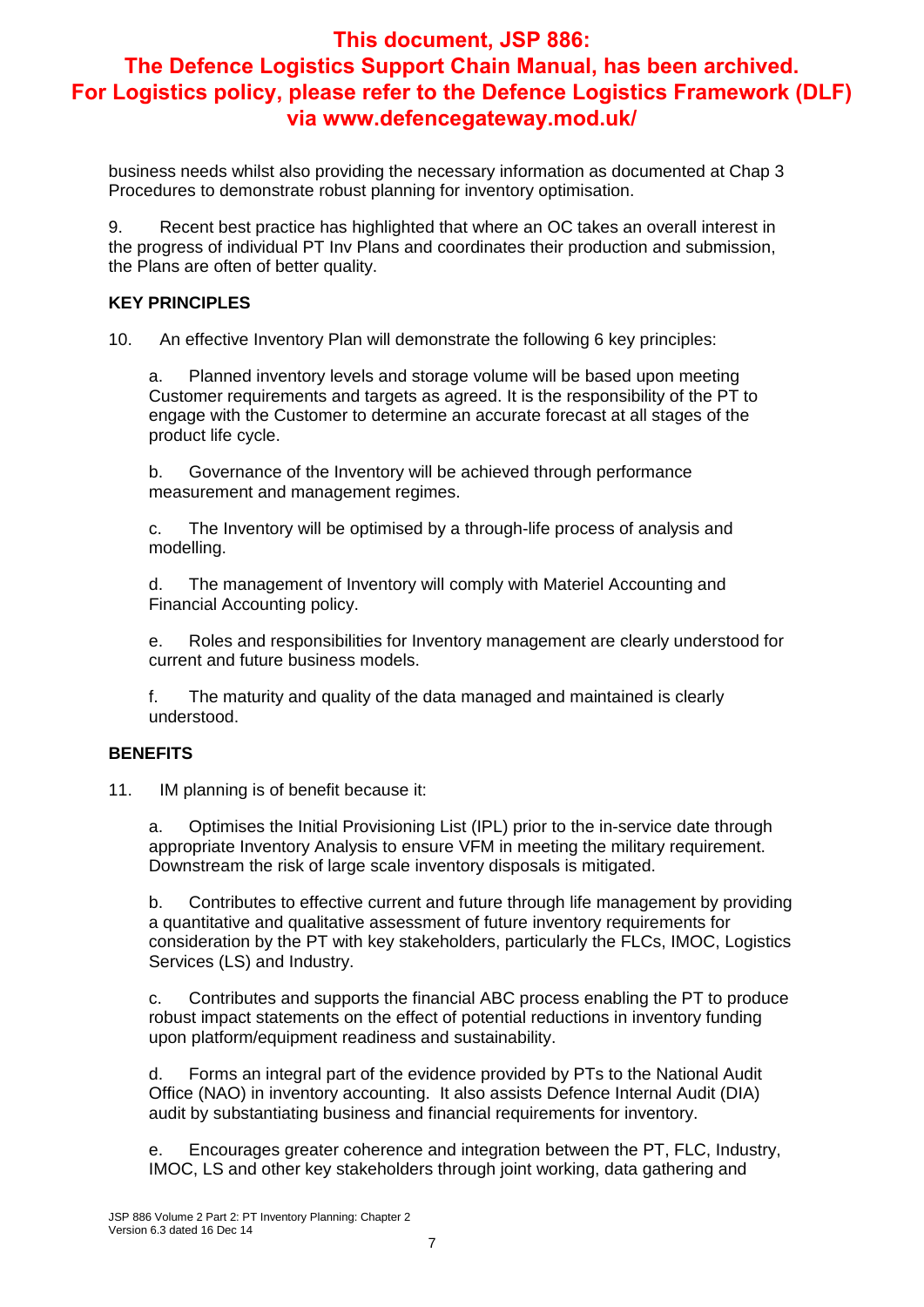sharing of knowledge on the required support solution.

f. Requires contractors to demonstrate the robustness of their inventory planning that otherwise might not attract sufficient attention and priority within the overarching platform, equipment or commodity support solution. Thus the PT obtains firmer evidence on which to base assessment and assurance of proposed solutions, including their ability to meet operational and surge requirements.

g. Contributes and supports inventory performance monitoring and management.

h. Provides context and a better understanding of inventory issues, enabling action planning and improvements in inventory performance.

#### **ROLE OF THE PT**

12. The PT leader is responsible for submission and the quality of the inventory plan. The PT must nominate an Inventory Plan coordinator to lead the development and upkeep of the plan on behalf of the PT Leader and functional heads of specialisation. Effective inventory planning involves the integration of various logistic, commercial and financial inputs from subject matter experts within the PT and the relevant FLC. The coordinator is responsible for ensuring that all the relevant information is compiled and presented coherently by using the structure and content outlined at Procedures. The planner will provide the single point of contact between the PT and SCE on all inventory planning matters.

13. Specialist advice and support is available from DES IMOC SCE OC IM POCs and DES IMOC TFM-Fin Bud 2. Full details of the services are at Annex A.

#### **APPROVALS PROCESS**

14. As stated in Chapter 1 the maturity of all PT Inventory Plans is subject to annual review using the assessment criteria guidelines detailed at Annex B. IMOC SCP and SCE will assess individual PT plans for evidence of compliance against 10 assessment criteria, 5 of which are essential to meet the highest maturity level. The assessment determines whether the minimum level of inventory planning and optimisation activities have been undertaken and whether adequate inventory controls and review mechanisms are in place.

15. Feedback from SCE on the assessment of PT inventory plans will include detailed findings and recommendations, together with an overall colour code that depicts the maturity assessment score. Feedback will highlight best practice as well as any further development needs.

16. The overall status of Inventory Plans is reviewed regularly by DG Res, the DE&S Chiefs of Materiel (CoM) and Operating Centres (OC) leaders as an integral part of the DE&S ABC process and performance management regime. IMOC will periodically highlight strategic issues and significant trends for senior management attention.

#### **TIMING**

17. To align the Inventory Plan production with the financial ABC, and to support associated financial planning and the Command Acquisition Support Plan (CASP formerly SC) processes, PTs are required to submit an Inventory Plan annually at 28 Feb latest that looks forward from the first year of the next ABC period, and back to the previous year. It is recognised for instance that the figures for Yr 1 onwards may not yet have had DG Res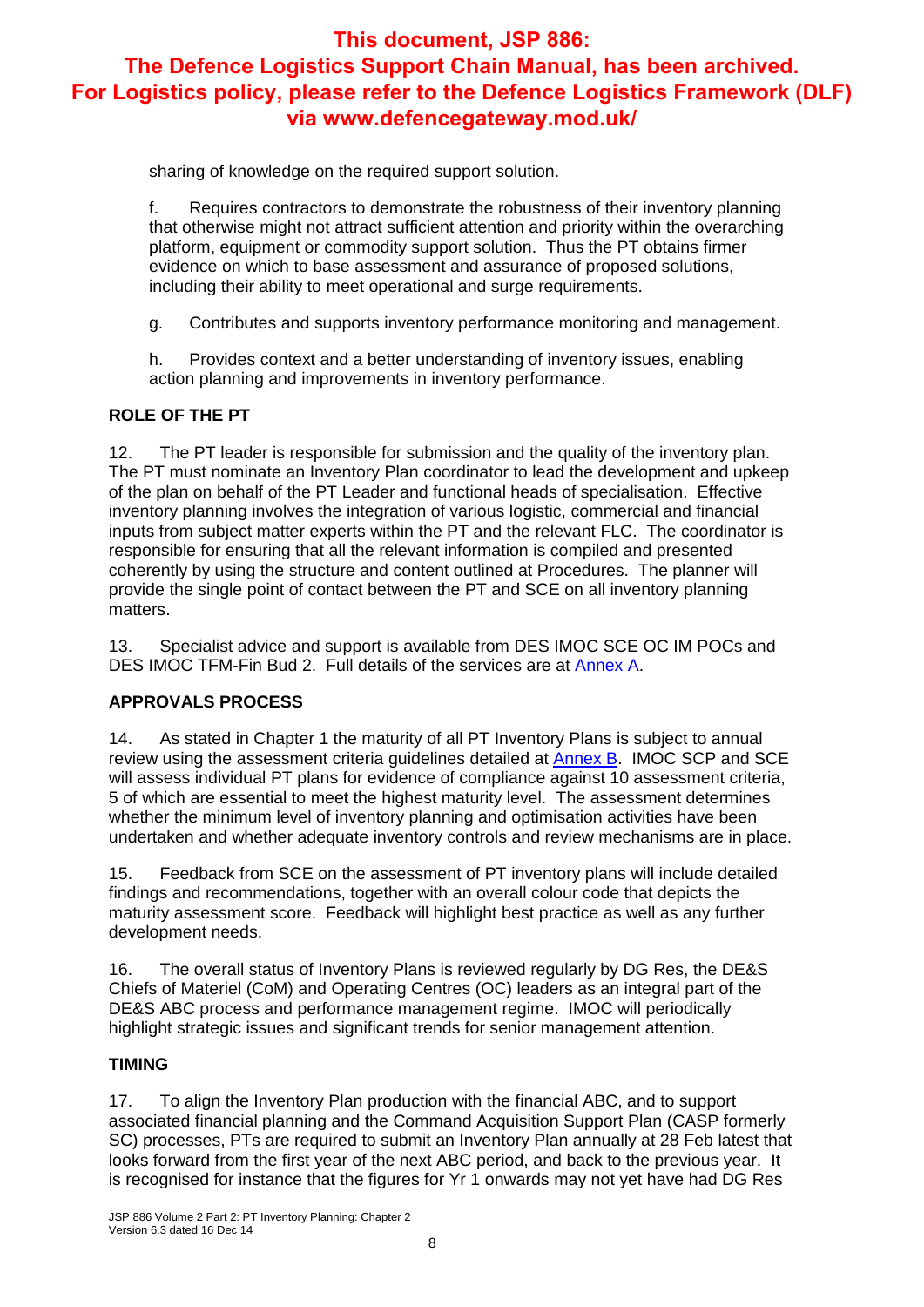approval as part of CT setting, but as only a link is required to the financial table workbook, this link will be updated as and when there are any changes made.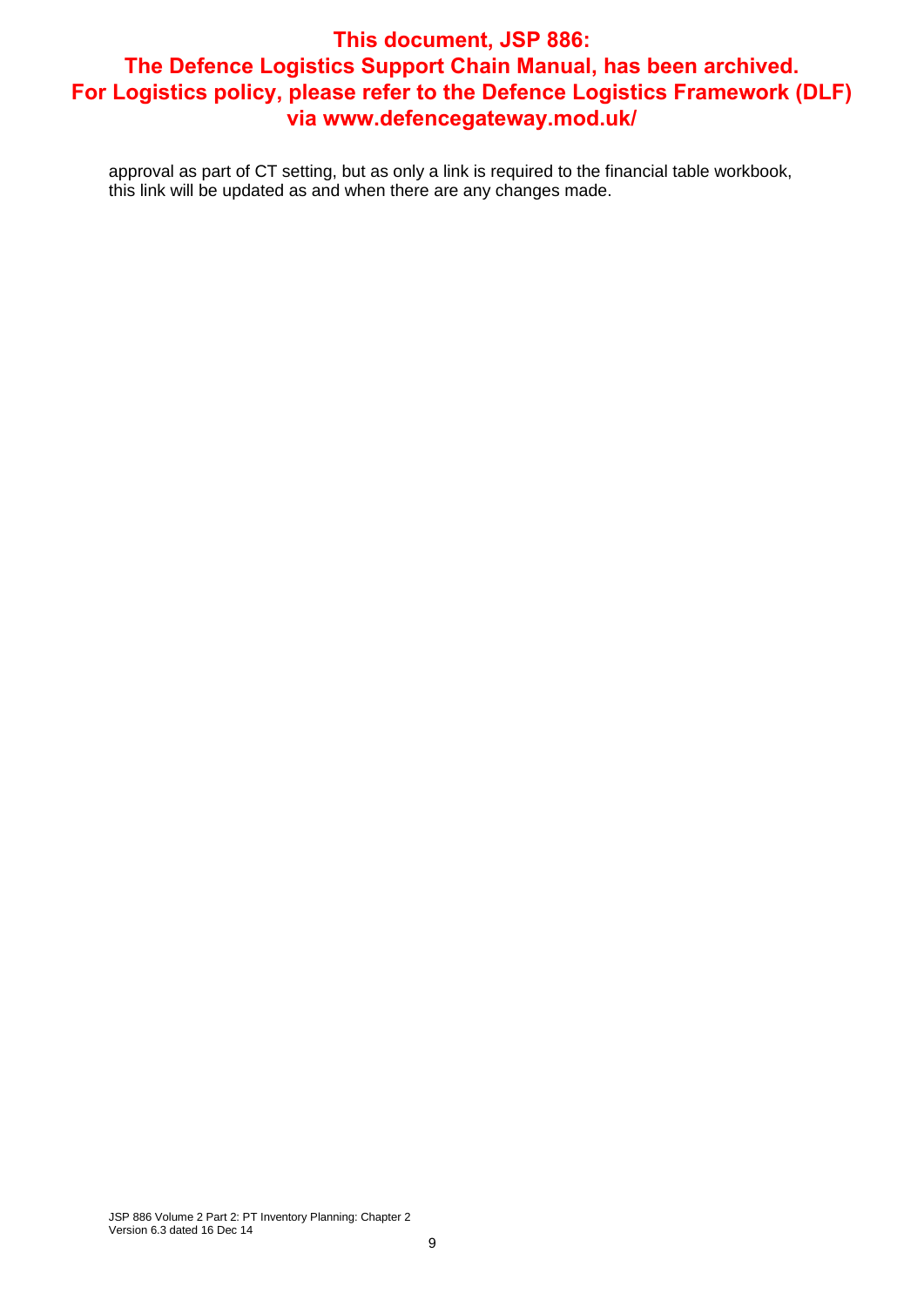## **CHAPTER 3: PROCEDURES**

#### **PROCEDURES**

1. These procedures guide the PT Inventory coordinator through the process of creating an Inventory Plan. The Inventory Plan should seek to provide only the detail required below, with any additional information the PT feel needs to be included added as an annex. It must provide definitive statements against each of the criteria supported by evidence where required. Use of links is preferable and prior to the assessment, the PT is to liaise with their SCE Support IM POC to ensure that all assessors have access to the PT storage area of the plan and supporting documents. The following section headings and content are to be included. If one or more are not applicable the heading(s) is/are to be annotated accordingly to explain the reason for exclusion; sections must not be left blank.

#### **SECTION HEADINGS IN THE INVENTORY PLAN**

#### **Section 1 - PT Overview**

- 2. This field must detail the following information:
	- a. PT Title in full.
	- b. Operating Centre.
	- c. CoM Area.

d. Confirmation that the Inventory Plan forms part of the TLMP suite of documents and inclusion of a link to it. This will ensure that where there is a significant event affecting the platform or equipment, it is then reflected in an update to the Inventory Plan. If a PT does not have an overarching TLMP then it will need to provide evidence that the Inventory Plan forms part of the suite of plans and documents that would normally make up a TLMP suite, ie Obsolescence Management Plan, Disposal Plan, HFI Plan, Safety Plan, Risk Management Plan, Communications Plan, Information Management Plan, Business Plan, Industry Engagement Plan and UOR to Core Plan.

e. For platform PTs, inclusion of a link(s) to applicable Supply Support Plans is required. Commodity PTs may not have access to this information and where this is the case are to state so. This will provide evidence that the Supply Support element of ILS is considered through life in accordance with JSP 886 Volume 7 Part 8.10 and that the key principles of Supply Support (Initial Provisioning, NATO Codification, Re-Provisioning and Repair & Overhaul) influence support solutions to ensure optimum inventory levels, efficient through-life supply chains and effective inventory management.

3. **Responsible Officer.** Confirmation of which post within the Project Team has the responsibility for the production of the Inventory Plan. Relevant Terms of Reference for that post must be included as a link and should clearly show the role of the Inventory Plan Coordinator.

4. **Statement of Financial Provision.** The PT must detail if it has any inventory not held on the MOD Statement of Financial Provision (SOFP). This arrangement is commonly known as off balance sheet and means the equipment is non MOD owned. The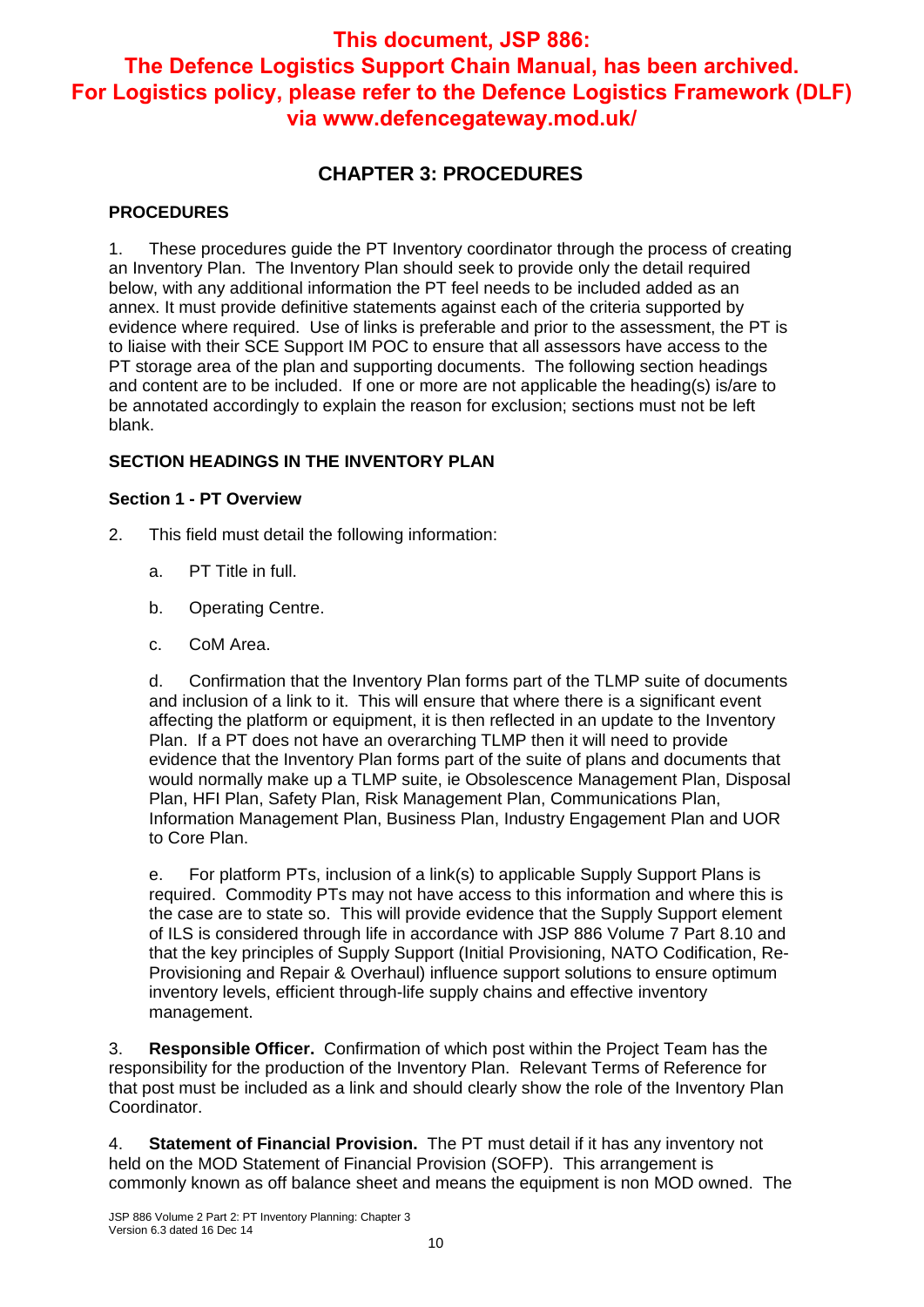decision to manage inventory off balance sheet is the responsibility of the PT Financial Controller, with referral to DES Fin FA FRET where the decision is marginal or where it is deemed to be potentially novel or contentious. If inventory is held in this manner, the Plan is to include evidence that the PT Financial Controller has authorised this arrangement, and the reasons for it. Off balance sheet should not be confused with the term off system, which is covered at Section 8.

#### **Section 2 - Stakeholder Engagement**

5. This section must detail the following information:

a. **Stakeholders.** A diagram showing key stakeholders. This diagram is to include Equipment Capability Sponsors, PTs with whom a customer/supplier relationship exists, Industry, FLCs and other specific key stakeholders.

b. **FLC Engagement.** The PT is to engage with the relevant FLCs/customers to discuss, review and monitor inventory at the Availability Working Group or equivalent. Additionally, an agreed current Command Acquisition Support Plan (CASP) (previously Smart Contract (SC)) is in place, or currently being formalised, with a record at Section 10 (Action Plan) of the Inv Plan that the next CASP will be agreed within the period of the Inventory Plan itself. Inventory performance review meetings should be carried out at least quarterly, against the suite of agreed KPIs reflected in the CASP and include the requirement to review and confirm the customer demand forecast.

#### **Figure 1: FLC Engagement Details**

| FLC.<br>Duration<br>Date of<br>Date<br>Engagement<br>method (AWG or<br>agreement of<br>renewal<br>similar). Link to<br>review due<br>agreement<br>Agenda or Minutes | Frequency of engagement to<br>review customer demand forecast |
|---------------------------------------------------------------------------------------------------------------------------------------------------------------------|---------------------------------------------------------------|

c. **Customer Demand Forecasts.** The PT is to articulate how it uses updated demand forecasts from customers to improve the accuracy of forecasting provisioning (or disposal if necessary). Examples of this might be ensuring amendment of the CASP, acting upon increased or decreased demand forecast by amending provisioning tools or by amending forecast tools to reflect the changed customer requirement.

#### **Section 3 - Platform / Capability Plan and Inventory Related Risks to Delivery**

6. This section should articulate the Platform / Equipment / Commodity Group managed by the PT including any risks associated with delivery against the agreed FLC targets.

7. For Platform specific PTs the following detail is required:

a. **Platforms.** A table, see Figure 2, detailing platform / equipment numbers, any plans for the platform over the next 10 year period in the form of uplifts or modifications and the planned OSD of the platform / equipment. Year 1 is the first year of the forthcoming ABC period. To provide an indication of trend, the figures for the previous year are also required.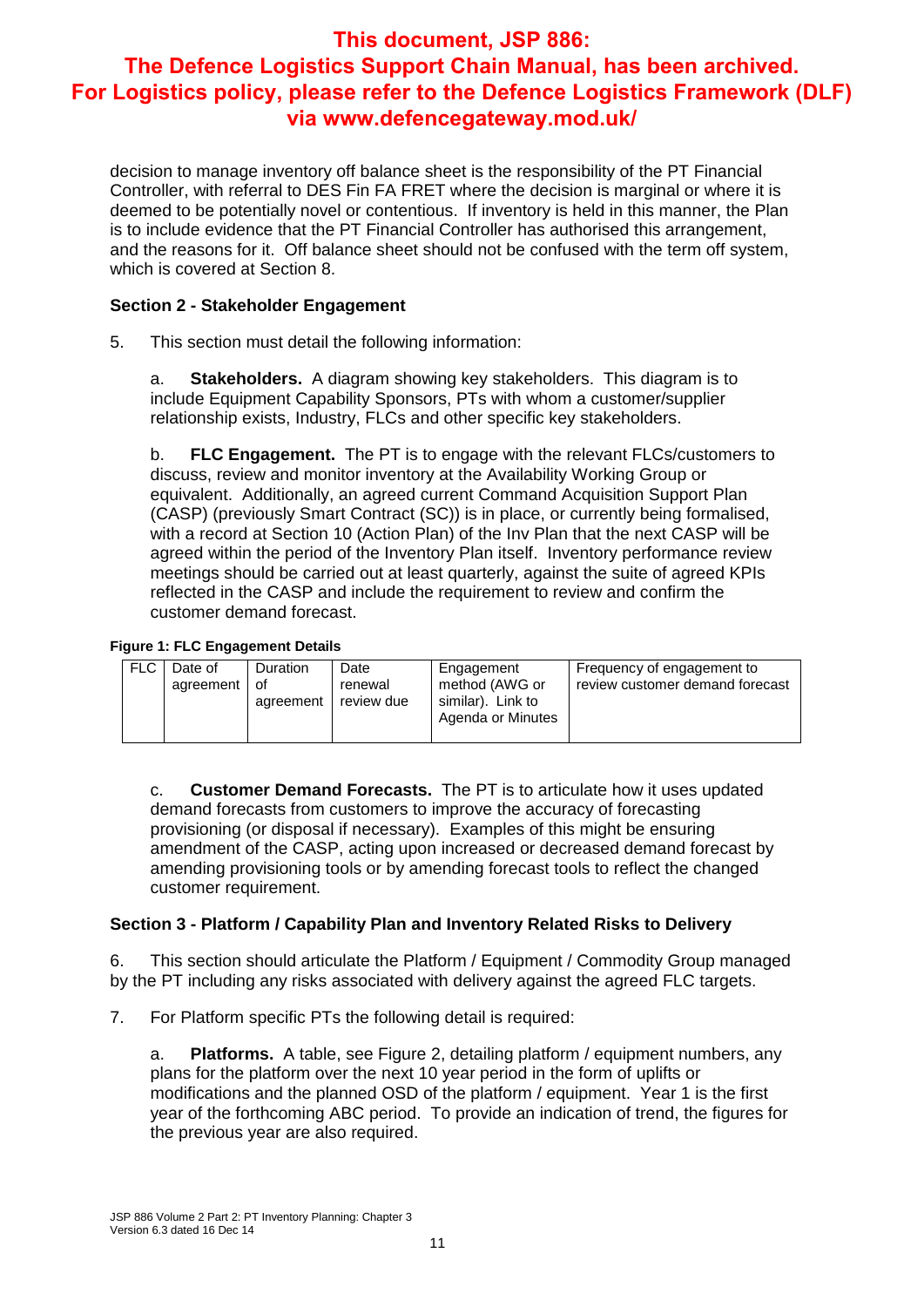#### **Figure 2: Platform /Number over Time**

| <b>Platform</b>      | $Y - 1$ | Yr 1 of | V2. | Y <sub>3</sub> | Υ4  | Y <sub>5</sub> | <b>Y6</b> | V    | Υ8   | Y9         | Y10 |
|----------------------|---------|---------|-----|----------------|-----|----------------|-----------|------|------|------------|-----|
|                      |         | plan    |     |                |     |                |           |      |      |            |     |
| <b>Platform Name</b> | 500     | 500     | 750 | 750            | 750 | 750            | 1500      | 1500 | 1500 | $1500$ OSD |     |
|                      |         |         |     |                |     |                |           |      |      |            |     |

8. The PT is to articulate other major demand driver statistics, eg flying hours track miles soldier numbers etc.

#### **Figure 3: Demand Drivers**

| __                               |         |      |              |                     |                       |                |           |               |    |    |      |
|----------------------------------|---------|------|--------------|---------------------|-----------------------|----------------|-----------|---------------|----|----|------|
| <b>Briver</b> ₹<br><b>Demand</b> | $\cdot$ | . of | $\mathbf{v}$ | $\mathbf{v}$<br>- 1 | <b>V</b> <sub>A</sub> | <b>V5</b><br>. | vc<br>. O | $\sim$<br>. . | Y8 | Y9 | ,,,, |
|                                  |         | plan |              |                     |                       |                |           |               |    |    |      |

9. For commodity PTs the following detail is required:

a. A table, see Figure 4, showing the platforms supported, platform In and Out of Service Dates (ISD/OSD).

#### **Figure 4: Platform / Equipment Supported and OSD**

| <b>Platform</b>      | ISD (for future platform/equipment | วรD  |
|----------------------|------------------------------------|------|
| <b>Platform Name</b> | ?0xx                               | 20xx |

b. **Line items.** A table detailing the number of SMBIs, DMCs and IMCs (where appropriate) and line items managed by the PT.

10. **Risks.** Any significant inventory risks associated with the delivery of the capability against the agreed FLC targets should be articulated within this section in the format shown in Figure 5.

#### **Figure 5: Significant Inventory Risks**

| <b>Risk</b> | Impact | <b>Mitigation</b> | <b>Date</b><br><b>Review</b> | <b>Risk Owner</b> |
|-------------|--------|-------------------|------------------------------|-------------------|
|             |        |                   |                              |                   |

#### **Section 4 - Inventory Optimisation and Performance**

11. This section must detail how the PT ensures Inventory Optimisation and performance and covers the following areas:

a. **Modelling and Analysis.** Details of how the entire inventory has been modelled and analysed, and future plans for such, to generate the range and scale of inventory required. Guidance on modelling requirements across the CADMID cycle is to be found at Annex C. Note that modelling will produce different results at different points in the product life cycle.

**Figure 6: Modelling activity** 

| Equipm<br>ent/<br>Platfor<br>m | Date<br>modelled | Tools and<br>methodology<br>used and<br>depth of<br>modelling | Modelling<br>carried<br>out by | Where<br>contractor<br>has<br>modelled,<br>what<br>independent<br>assurance<br>has occurred | <b>SCP Analysis</b><br>Task No | Outcome<br>0f<br>modelling<br>and<br>action<br>taken by<br>PT | Planned<br>future<br>modelling<br>activity and<br>task<br>number |
|--------------------------------|------------------|---------------------------------------------------------------|--------------------------------|---------------------------------------------------------------------------------------------|--------------------------------|---------------------------------------------------------------|------------------------------------------------------------------|
|--------------------------------|------------------|---------------------------------------------------------------|--------------------------------|---------------------------------------------------------------------------------------------|--------------------------------|---------------------------------------------------------------|------------------------------------------------------------------|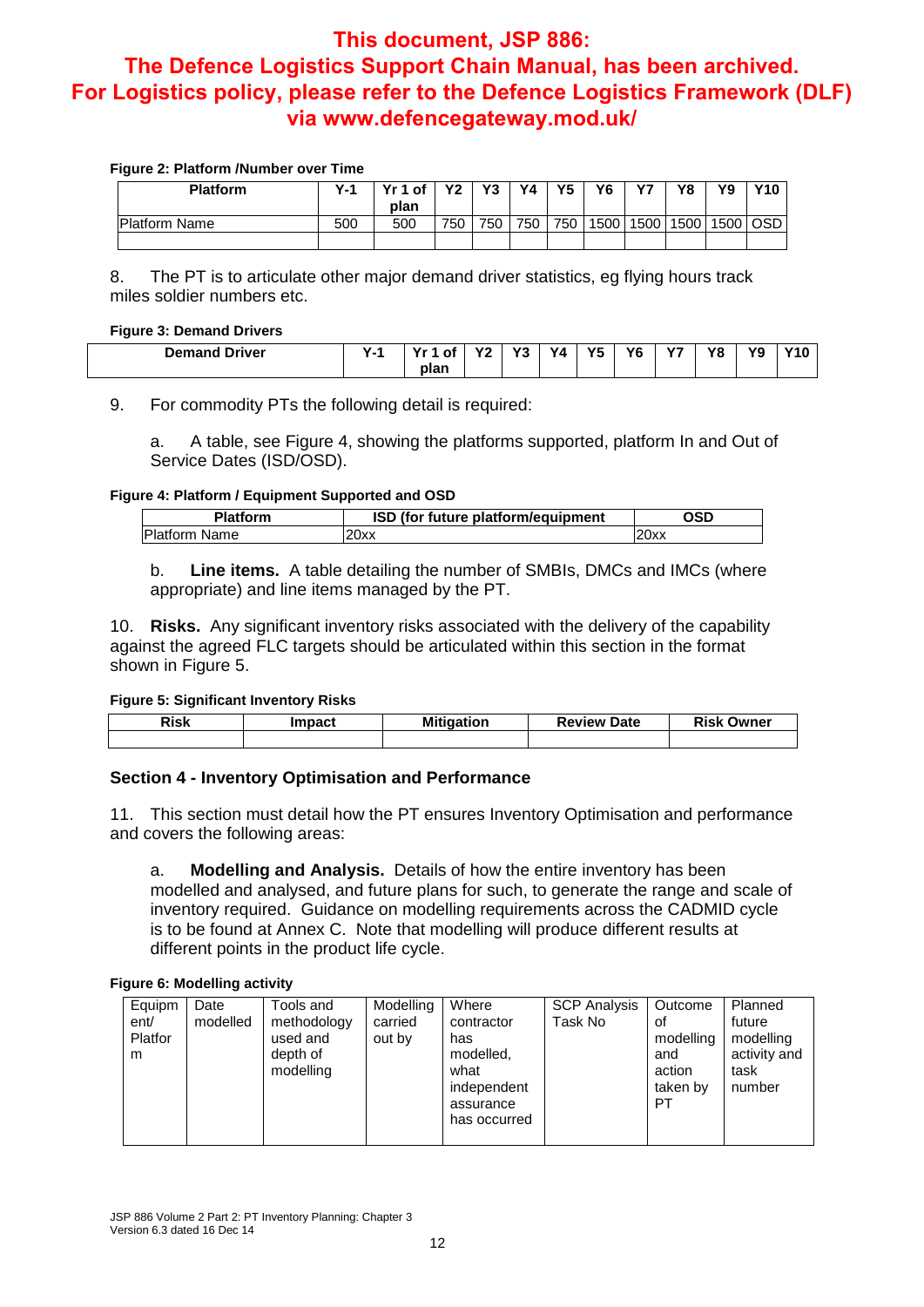b. **Segmentation.** Details of the on and off system inventory segmentation being undertaken to understand the key business drivers in terms of value, volume and activity. Guidance on segmentation can be found at JSP 886, Volume 2, Part 1, Chapter 13

http://defenceintranet.diif.r.mil.uk/libraries/library1/DINSJSPS/20110714.1/20120719- JSP886-V2P1-PolProcInvMan-v2.7-U.pdf.

c. **Inventory Review.** Details of how inventory, irrespective of its material condition, is reviewed and the periodicity of the reviews to ensure optimised inventory levels are maintained. Using the guidance at Annex C, include the date of the next planned review.

d. **CLS.** For CLS and similar contracts, the PT is to advise how the contractor is required to optimise inventory, including what inventory analysis and segmentation is required and undertaken and how surplus inventory is identified for disposal. If existing contracts do not specifically require the contractor to optimise inventory and/or optimisation activity is not currently undertaken details of how this is to be addressed are to be provided and included as an action in Section 10 of the Plan.

e. **CLS Disposal.** Details of contractor disposal plans for MOD owned inventory are also to be included.

f. **Financial performance.** Performance Review Meetings (PRM) are held monthly at OC level to monitor the PT's financial performance against targets. To ensure full visibility of the most up to date position, the PT is to provide a link to the PRM MOSS page where they are, or will be, populating the monthly PRM returns for Year 1. Due to the submission date of the plan, it is accepted that these totals may or may not yet have been approved by DG Res. Any actions identified during the PRM process are to be captured in the Section 10 Action Plan.

#### **Section 5 - Inventory Location**

12. This section should articulate the inventory storage locations and future planning forecasts as follows:

a. **Location.** Inventory held by LS, FLC, Defence Munitions or Industry by Gross Book Value. (Purchase and other decisions are made based on the total Defence inventory therefore it is important that there is a good understanding of the stock held eg by FLCs and off system and that if required action is identified and taken to adjust the distribution of inventory to enable optimisation).

b. **Future storage planning.** In anticipation of the outsourcing of LS it is critical that PTs understand their future storage requirements to support capacity planning and in order that funding can be secured as part of the ABC process. For inventory held at LS a table, see Figure 7 should be included within the Inventory Plan. The current costs of storage and associated services can be obtained from the invoices that are currently being generated to enable PTs to plan for this future funding requirement. These invoices are available from the LS website: Cost Communication. The volumetric data is available at the following link: Volumetrics.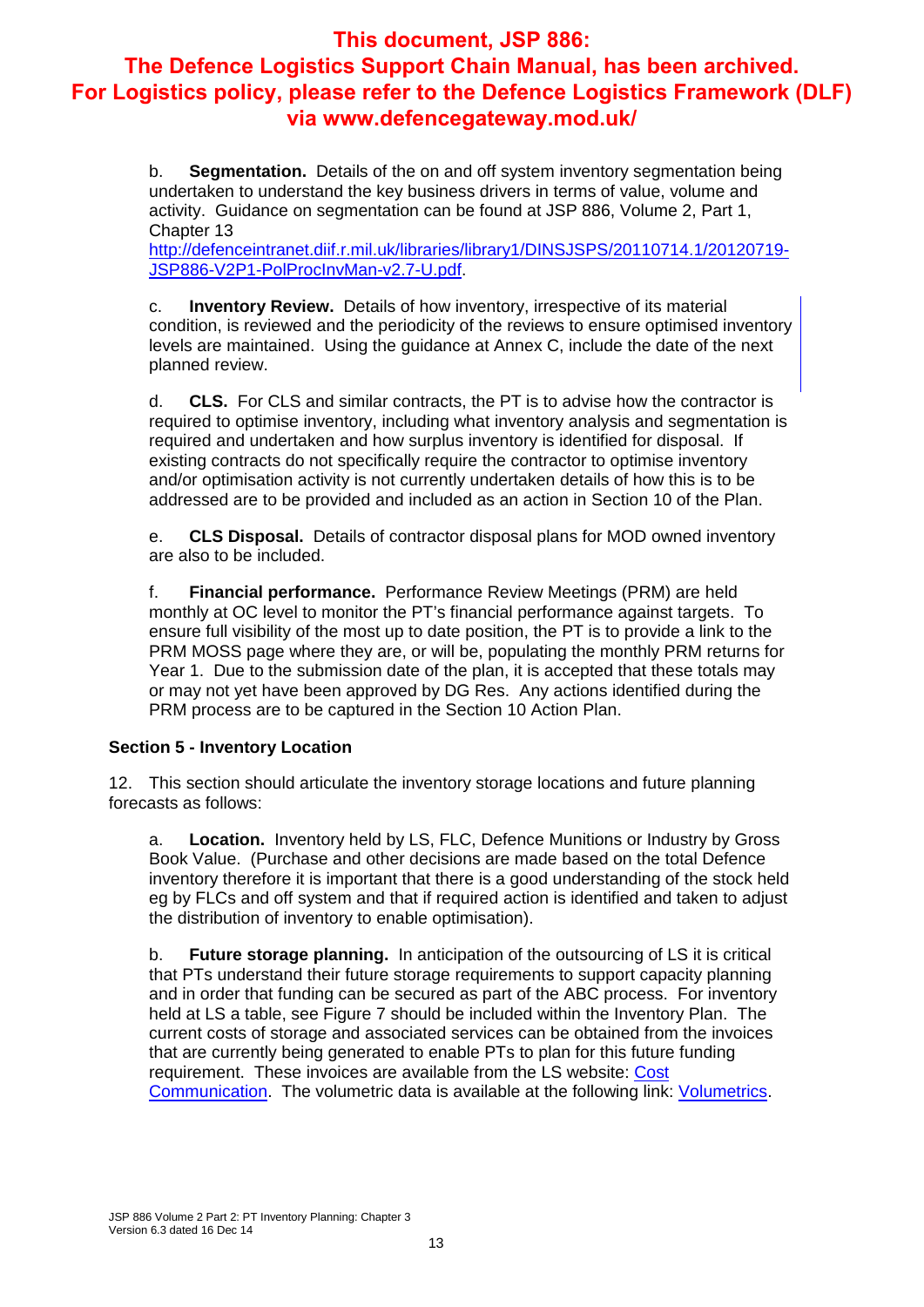#### **Figure 7: Inventory held by LS**

|                                                                                                                          | <b>YEAR 1</b><br>(first year<br>of ABC) | <b>YEAR 2</b>  | <b>YEAR 3</b> | <b>YEAR 4</b> | <b>YEAR 5</b> |
|--------------------------------------------------------------------------------------------------------------------------|-----------------------------------------|----------------|---------------|---------------|---------------|
| Anticipated storage volume required within<br>the LS footprint.                                                          | m <sub>3</sub>                          | m <sub>3</sub> | mЗ            | m3            | mЗ            |
| Cost of anticipated storage required within<br>the LS footprint.                                                         | £                                       | £              | £             |               |               |
| Cost of anticipated storage associated<br>services purchased from LS (for receipt,<br>maintain, issue and distribution). | £                                       | £              | £             | £             | £             |

#### **Section 6 - Commercial Strategy**

13. This section is to cover:

a. **PT commercial position.** Briefly describe the current and future PT commercial position. Provide a link to the contract register or similar including contract start and expiry dates, type of contract/support option (eg CLS, traditional), contractor, and whether or not inventory KPIs are included. Include a statement within the plan to describe the change, if there is intent to contract for inventory differently in future.

b. **Contractor Performance.** The PT is to provide evidence of how it monitors and manages contractor performance against the KPIs included in contracts as detailed above. All contracts for the provision of inventory are to include performance indicators. These can range from availability for CfA contracts down to lead times or repair turn round times for traditional contracts. Where the PT has contracts that do not include KPIs, they are to confirm when this will be rectified and how they are managing performance in the meantime. Where there are expected or current gaps in contract cover, the PT is to detail the risk this has on the business and what is being done to mitigate that.

14. Where inventory is managed under CLS arrangements, the PT is to confirm that performance measures are in place within the contract to ensure inventory is optimised for availability and for Value for Money (VFM). Where measures do not exist, the PT is to articulate in its Section 10 Action Plan the activity being undertaken to address this shortfall and should also briefly detail how purchases made on behalf of MOD under CLS arrangements are controlled and managed.

#### **Section 7 - Inventory Financial Plan**

15. This section should inform the ABC process and support the management and delivery of Inventory Management targets and forecasts. Detailed financial projections supported by assumptions and key actions are therefore required at a gross cost basis. minimum 2 year financial plan is required but PTs are encouraged to document up to a 10 year financial plan if a longer timeframe helps support a robust inventory plan.

16. The Financial Plan should align with the Platform / Capability Plan in terms of mid life upgrades and additional procurements covering GWMB, CS and RMC. The baseline for this plan (current year purchases, disposals and closing inventory balances etc) should reflect latest forecast followed by subsequent years.

a. The assumptions should clearly set out any UOR activity assumed within the Financial Plan.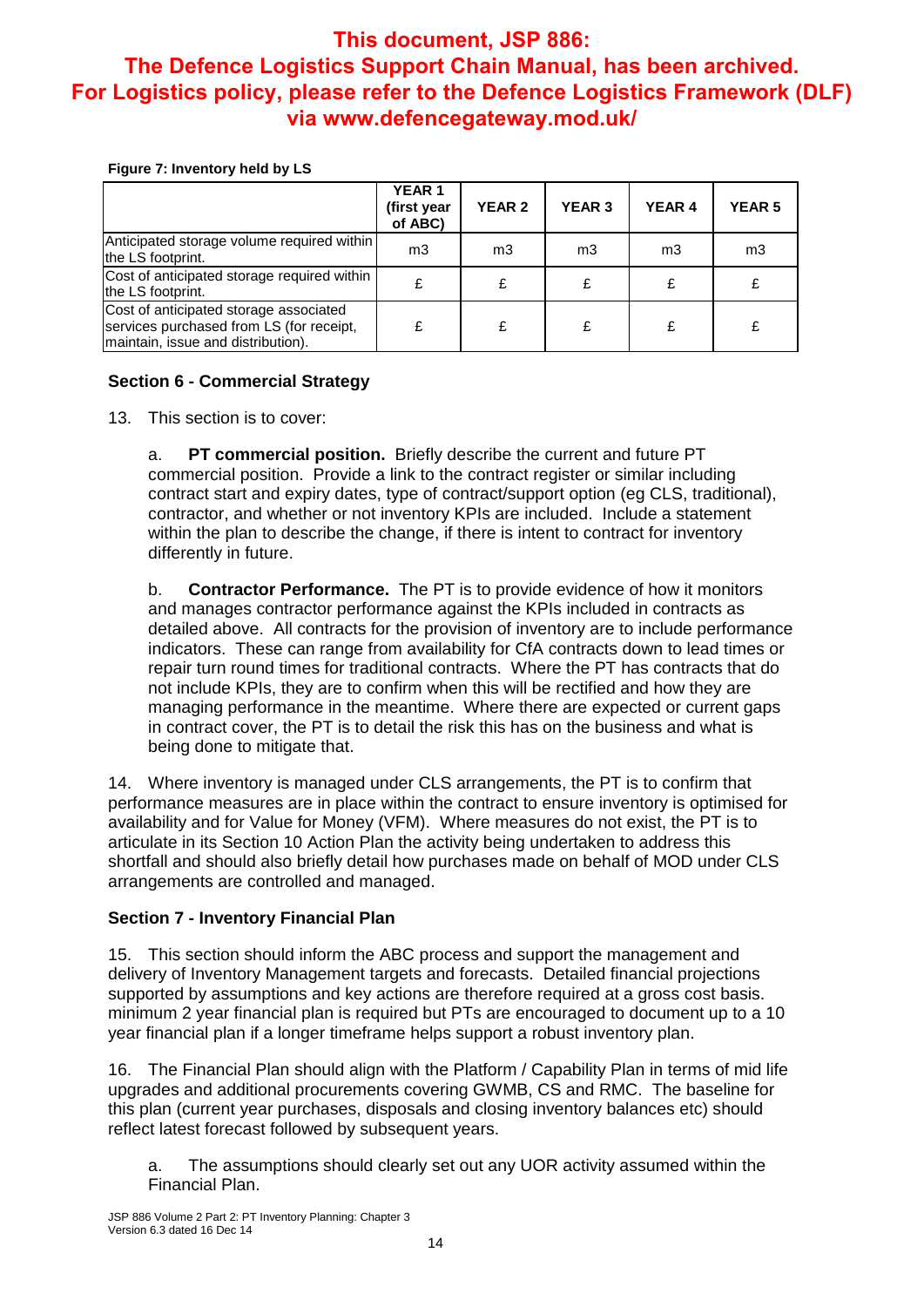b. Any options raised as part of the ABC process should be costed from an inventory perspective and held as an Annex to this section of the Inventory Plan. The Inventory Plan should be updated accordingly if options are subsequently taken.

c. The PT is to state in the supporting assumptions how the financial tables have been built up eg based on bottom up line item purchase, repair/disposals plans and identify any key actions required to deliver the IP, cross-referenced to Section 10 Inventory Action Plans or other action plans.

d. The Inventory Plan Section 7 should incorporate the following summary table compiled from the IMOC TFM Control Total spreadsheet model, with the full spreadsheet file (including year 1 detail and populated assumption/action tabs by BLB) also being submitted. This is to be done by hyperlink. IMOC will pre-populate the current year position with latest PB&F forecasts when issuing the model.

| nstructions: Please input OC & PT below                 |                   |                |              |                |              |              |              |              |              |              |              |              |
|---------------------------------------------------------|-------------------|----------------|--------------|----------------|--------------|--------------|--------------|--------------|--------------|--------------|--------------|--------------|
| eg: LE / Protected Mobility                             |                   |                |              |                |              |              |              |              |              |              |              |              |
|                                                         | Current Yr F cast | <b>Next Yr</b> | Next Yr 1    | Next Yr 2      | Next Yr 3    | Next Yr 4    | Next Yr 5    | Next Yr 6    | Next Yr 7    | Next Yr 8    | Next Yr 9    |              |
| <b>RMC TEMPLATE (£m)</b>                                |                   |                |              |                |              |              |              |              |              |              |              |              |
|                                                         |                   |                |              |                |              |              |              |              |              |              |              |              |
| <b>MOVEMENT</b>                                         | FY14/15           | FY15/16        | FY16/17      | <b>FY17/18</b> | FY18/19      | FY19/20      | FY20/21      | FY21/22      | FY22/23      | FY23/24      | FY24/25      | <b>Notes</b> |
| <b>Opening inventory</b>                                |                   |                |              |                |              |              |              |              |              |              |              |              |
| <b>RMC PURCHASING</b><br><b>RMC DISPOSALS GBV</b>       | 0.00<br>0.00      | 0.00<br>0.00   | 0.00<br>0.00 | 0.00<br>0.00   | 0.00<br>0.00 | 0.00<br>0.00 | 0.00<br>0.00 | 0.00<br>0.00 | 0.00<br>0.00 | 0.00<br>0.00 | 0.00<br>0.00 |              |
| <b>Memo: NBV Disposals</b>                              | 0.00              | 0.00           | 0.00         | 0.00           | 0.00         | 0.00         | 0.00         | 0.00         | 0.00         | 0.00         | 0.00         |              |
| <b>RMC GROSS CONSUMPTION</b>                            | 0.00              | 0.00           | 0.00         | 0.00           | 0.00         | 0.00         | 0.00         | 0.00         | 0.00         | 0.00         | 0.00         |              |
| <b>RMC RETURNS</b>                                      | 0.00              | 0.00           | 0.00         | 0.00           | 0.00         | 0.00         | 0.00         | 0.00         | 0.00         | 0.00         | 0.00         |              |
| <b>RMC MJDI WRITE ONS</b>                               | 0.00              | 0.00           | 0.00         | 0.00           | 0.00         | 0.00         | 0.00         | 0.00         | 0.00         | 0.00         | 0.00         |              |
| <b>RMC WRITE ONS (OTHER)</b>                            | 0.00              | 0.00           | 0.00         | 0.00           | 0.00         | 0.00         | 0.00         | 0.00         | 0.00         | 0.00         | 0.00         |              |
| RMC WRITE OFFS (OTHER)<br>RMC REVALUATIONS PRICE CHANGE | 0.00<br>0.00      | 0.00<br>0.00   | 0.00<br>0.00 | 0.00<br>0.00   | 0.00<br>0.00 | 0.00<br>0.00 | 0.00<br>0.00 | 0.00<br>0.00 | 0.00<br>0.00 | 0.00<br>0.00 | 0.00<br>0.00 |              |
| RMC REVALUATIONS INDEXATION                             | 0.00              | 0.00           | 0.00         | 0.00           | 0.00         | 0.00         | 0.00         | 0.00         | 0.00         | 0.00         | 0.00         |              |
| <b>RMC RECLASSIFICAITON TO FAR</b>                      | 0.00              | 0.00           | 0.00         | 0.00           | 0.00         | 0.00         | 0.00         | 0.00         | 0.00         | 0.00         | 0.00         |              |
| <b>RMC OTHER</b>                                        | 0.00              | 0.00           | 0.00         | 0.00           | 0.00         | 0.00         | 0.00         | 0.00         | 0.00         | 0.00         | 0.00         |              |
| <b>Closing inventory</b>                                | 0.00              | 0.00           | 0.00         | 0.00           | 0.00         | 0.00         | 0.00         | 0.00         | 0.00         | 0.00         | 0.00         |              |
|                                                         | 0.00              | 0.00           | 0.00         | 0.00           | 0.00         | 0.00         | 0.00         | 0.00         | 0.00         | 0.00         | 0.00         |              |
| CS TEMPLATE (£m)                                        |                   |                |              |                |              |              |              |              |              |              |              |              |
|                                                         |                   |                |              |                |              |              |              |              |              |              |              |              |
| <b>MOVEMENT</b>                                         | FY14/15           | FY15/16        | FY16/17      | FY17/18        | FY18/19      | FY19/20      | FY20/21      | FY21/22      | FY22/23      | FY23/24      | FY24/25      | <b>Notes</b> |
| <b>Opening inventory</b>                                |                   |                |              |                |              |              |              |              |              |              |              |              |
| <b>CS PURCHASING</b>                                    | 0.00              | 0.00           | 0.00         | 0.00           | 0.00         | 0.00         | 0.00         | 0.00         | 0.00         | 0.00         | 0.00         |              |
| <b>CS DISPOSALS GBV</b>                                 | 0.00              | 0.00           | 0.00         | 0.00           | 0.00         | 0.00         | 0.00         | 0.00         | 0.00         | 0.00         | 0.00         |              |
| <b>Memo: NBV Disposals</b>                              | 0.00              | 0.00           | 0.00         | 0.00           | 0.00         | 0.00         | 0.00         | 0.00         | 0.00         | 0.00         | 0.00         |              |
| CS AUC<br>CS MJDI WRITE ONS                             | 0.00<br>0.00      | 0.00<br>0.00   | 0.00<br>0.00 | 0.00<br>0.00   | 0.00<br>0.00 | 0.00<br>0.00 | 0.00<br>0.00 | 0.00<br>0.00 | 0.00<br>0.00 | 0.00<br>0.00 | 0.00<br>0.00 |              |
| CS WRITE ONS (OTHER)                                    | 0.00              | 0.00           | 0.00         | 0.00           | 0.00         | 0.00         | 0.00         | 0.00         | 0.00         | 0.00         | 0.00         |              |
| <b>CS WRITE OFFS (OTHER)</b>                            | 0.00              | 0.00           | 0.00         | 0.00           | 0.00         | 0.00         | 0.00         | 0.00         | 0.00         | 0.00         | 0.00         |              |
| <b>CS REVALUATIONS PRICE CHANGE</b>                     | 0.00              | 0.00           | 0.00         | 0.00           | 0.00         | 0.00         | 0.00         | 0.00         | 0.00         | 0.00         | 0.00         |              |
| CS REVALUATIONS INDEXATION                              | 0.00              | 0.00           | 0.00         | 0.00           | 0.00         | 0.00         | 0.00         | 0.00         | 0.00         | 0.00         | 0.00         |              |
| <b>CS RECLASSIFICATION TO FAR</b>                       | 0.00              | 0.00           | 0.00         | 0.00           | 0.00         | 0.00         | 0.00         | 0.00         | 0.00         | 0.00         | 0.00         |              |
| <b>CS OTHER</b>                                         | 0.00              | 0.00           | 0.00         | 0.00           | 0.00         | 0.00         | 0.00         | 0.00         | 0.00         | 0.00         | 0.00         |              |
| <b>Closing inventory</b>                                | 0.00<br>0.00      | 0.00<br>0.00   | 0.00<br>0.00 | 0.00<br>0.00   | 0.00<br>0.00 | 0.00<br>0.00 | 0.00<br>0.00 | 0.00<br>0.00 | 0.00<br>0.00 | 0.00<br>0.00 | 0.00<br>0.00 |              |
|                                                         |                   |                |              |                |              |              |              |              |              |              |              |              |
| <b>GWMB TEMPLATE (£m)</b>                               |                   |                |              |                |              |              |              |              |              |              |              |              |
|                                                         |                   |                |              |                |              |              |              |              |              |              |              |              |
| <b>MOVEMENT</b>                                         | FY14/15           | FY15/16        | FY16/17      | FY17/18        | FY18/19      | FY19/20      | FY20/21      | FY21/22      | FY22/23      | FY23/24      | FY24/25      | <b>Notes</b> |
| <b>Opening inventory</b>                                |                   |                |              |                |              |              |              |              |              |              |              |              |
| <b>GWMB PURCHASING</b>                                  | 0.00              | 0.00           | 0.00         | 0.00           | 0.00         | 0.00         | 0.00         | 0.00         | 0.00         | 0.00         | 0.00         |              |
| <b>GWMB DISPOSALS GBV</b>                               | 0.00              | 0.00           | 0.00         | 0.00           | 0.00         | 0.00         | 0.00         | 0.00         | 0.00         | 0.00         | 0.00         |              |
| <b>Memo: NBV Disposals</b><br><b>GWMB AUC</b>           | 0.00              | 0.00           | 0.00         | 0.00           | 0.00         | 0.00         | 0.00         | 0.00         | 0.00<br>0.00 | 0.00         | 0.00         |              |
| GWMB MJDI WRITE ONS                                     | 0.00<br>0.00      | 0.00<br>0.00   | 0.00<br>0.00 | 0.00<br>0.00   | 0.00<br>0.00 | 0.00<br>0.00 | 0.00<br>0.00 | 0.00<br>0.00 | 0.00         | 0.00<br>0.00 | 0.00<br>0.00 |              |
| <b>GWMB WRITE ONS (OTHER)</b>                           | 0.00              | 0.00           | 0.00         | 0.00           | 0.00         | 0.00         | 0.00         | 0.00         | 0.00         | 0.00         | 0.00         |              |
| <b>GWMB WRITE OFFS (OTHER)</b>                          | 0.00              | 0.00           | 0.00         | 0.00           | 0.00         | 0.00         | 0.00         | 0.00         | 0.00         | 0.00         | 0.00         |              |
| <b>GWMB REVALUATIONS PRICE CHANGE</b>                   | 0.00              | 0.00           | 0.00         | 0.00           | 0.00         | 0.00         | 0.00         | 0.00         | 0.00         | 0.00         | 0.00         |              |
| <b>GWMB REVALUATIONS INDEXATION</b>                     | 0.00              | 0.00           | 0.00         | 0.00           | 0.00         | 0.00         | 0.00         | 0.00         | 0.00         | 0.00         | 0.00         |              |
| <b>GWMB RECLASSIFICATION TO FAR</b>                     | 0.00              | 0.00           | 0.00         | 0.00           | 0.00         | 0.00         | 0.00         | 0.00         | 0.00         | 0.00         | 0.00         |              |
| <b>GWMB OTHER</b>                                       | 0.00              | 0.00           | 0.00         | 0.00           | 0.00         | 0.00         | 0.00         | 0.00         | 0.00         | 0.00         | 0.00         |              |
| <b>Closing inventory</b>                                | 0.00<br>0.00      | 0.00<br>0.00   | 0.00<br>0.00 | 0.00<br>0.00   | 0.00<br>0.00 | 0.00<br>0.00 | 0.00<br>0.00 | 0.00<br>0.00 | 0.00<br>0.00 | 0.00<br>0.00 | 0.00<br>0.00 |              |
|                                                         |                   |                |              |                |              |              |              |              |              |              |              |              |
| <b>TOTAL (£m)</b>                                       |                   |                |              |                |              |              |              |              |              |              |              |              |
|                                                         |                   |                |              |                |              |              |              |              |              |              |              |              |
| <b>MOVEMENT</b>                                         | FY14/15           | FY15/16        | FY16/17      | <b>FY17/18</b> | FY18/19      | FY19/20      | FY20/21      | FY21/22      | FY22/23      | FY23/24      | FY24/25      | <b>Notes</b> |
| <b>TOTAL Opening inventory</b>                          | 0.00              | 0.00           | 0.00         | 0.00           | 0.00         | 0.00         | 0.00         | 0.00         | 0.00         | 0.00         | 0.00         |              |
| <b>TOTAL PURCHASING</b><br><b>TOTAL DISPOSALS GBV</b>   | 0.00<br>0.00      | 0.00<br>0.00   | 0.00<br>0.00 | 0.00<br>0.00   | 0.00         | 0.00<br>0.00 | 0.00<br>0.00 | 0.00<br>0.00 | 0.00<br>0.00 | 0.00<br>0.00 | 0.00         |              |
| Memo: TOTAL NBV Disposals                               | 0.00              | 0.00           | 0.00         | 0.00           | 0.00<br>0.00 | 0.00         | 0.00         | 0.00         | 0.00         | 0.00         | 0.00<br>0.00 |              |
| <b>RMC GROSS CONSUMPTION</b>                            | 0.00              | 0.00           | 0.00         | 0.00           | 0.00         | 0.00         | 0.00         | 0.00         | 0.00         | 0.00         | 0.00         |              |
| <b>RMC RETURNS</b>                                      | 0.00              | 0.00           | 0.00         | 0.00           | 0.00         | 0.00         | 0.00         | 0.00         | 0.00         | 0.00         | 0.00         |              |
| <b>TOTAL AUC</b>                                        |                   | 0.00           | 0.00         | 0.00           | 0.00         | 0.00         | 0.00         | 0.00         | 0.00         | 0.00         | 0.00         |              |
|                                                         | 0.00              |                |              |                |              |              |              |              |              |              |              |              |
| <b>TOTAL MJDI WRITE ONS</b>                             | 0.00              | 0.00           | 0.00         | 0.00           | 0.00         | 0.00         | 0.00         | 0.00         | 0.00         | 0.00         | 0.00         |              |
| TOTAL WRITE ONS (OTHER)                                 | 0.00              | 0.00           | 0.00         | 0.00           | 0.00         | 0.00         | 0.00         | 0.00         | 0.00         | 0.00         | 0.00         |              |
| TOTAL WRITE OFFS (OTHER)                                | 0.00              | 0.00           | 0.00         | 0.00           | 0.00         | 0.00         | 0.00         | 0.00         | 0.00         | 0.00         | 0.00         |              |
| TOTAL REVALUATIONS PRICE CHANGE                         | 0.00              | 0.00           | 0.00         | 0.00           | 0.00         | 0.00         | 0.00         | 0.00         | 0.00         | 0.00         | 0.00         |              |
| TOTAL REVALUATIONS INDEXATION                           | 0.00              | 0.00           | 0.00         | 0.00           | 0.00         | 0.00         | 0.00         | 0.00         | 0.00         | 0.00         | 0.00         |              |
| TOTAL RECLASSIFICATION TO FAR                           | 0.00              | 0.00           | 0.00         | 0.00           | 0.00         | 0.00         | 0.00         | 0.00         | 0.00         | 0.00         | 0.00         |              |
| <b>TOTAL OTHER</b><br><b>Closing inventory</b>          | 0.00<br>0.00      | 0.00<br>0.00   | 0.00<br>0.00 | 0.00<br>0.00   | 0.00<br>0.00 | 0.00<br>0.00 | 0.00<br>0.00 | 0.00<br>0.00 | 0.00<br>0.00 | 0.00<br>0.00 | 0.00<br>0.00 |              |

#### **Figure 8: Inventory Financial Plan ABC Process – Summary**

17. **Impairment Reviews.** It is a fundamental accounting principle that the holding value of assets (including inventory) should accurately reflect their useful value to DE&S. Usually, items are valued at their current replacement cost (less depreciation for GWMB/CS) but there will be instances where the value to DE&S should be less than this due to the identification of Impairment Events. PT level Impairment Reviews are essential to DE&S in demonstrating that inventory values are subject to regular and structured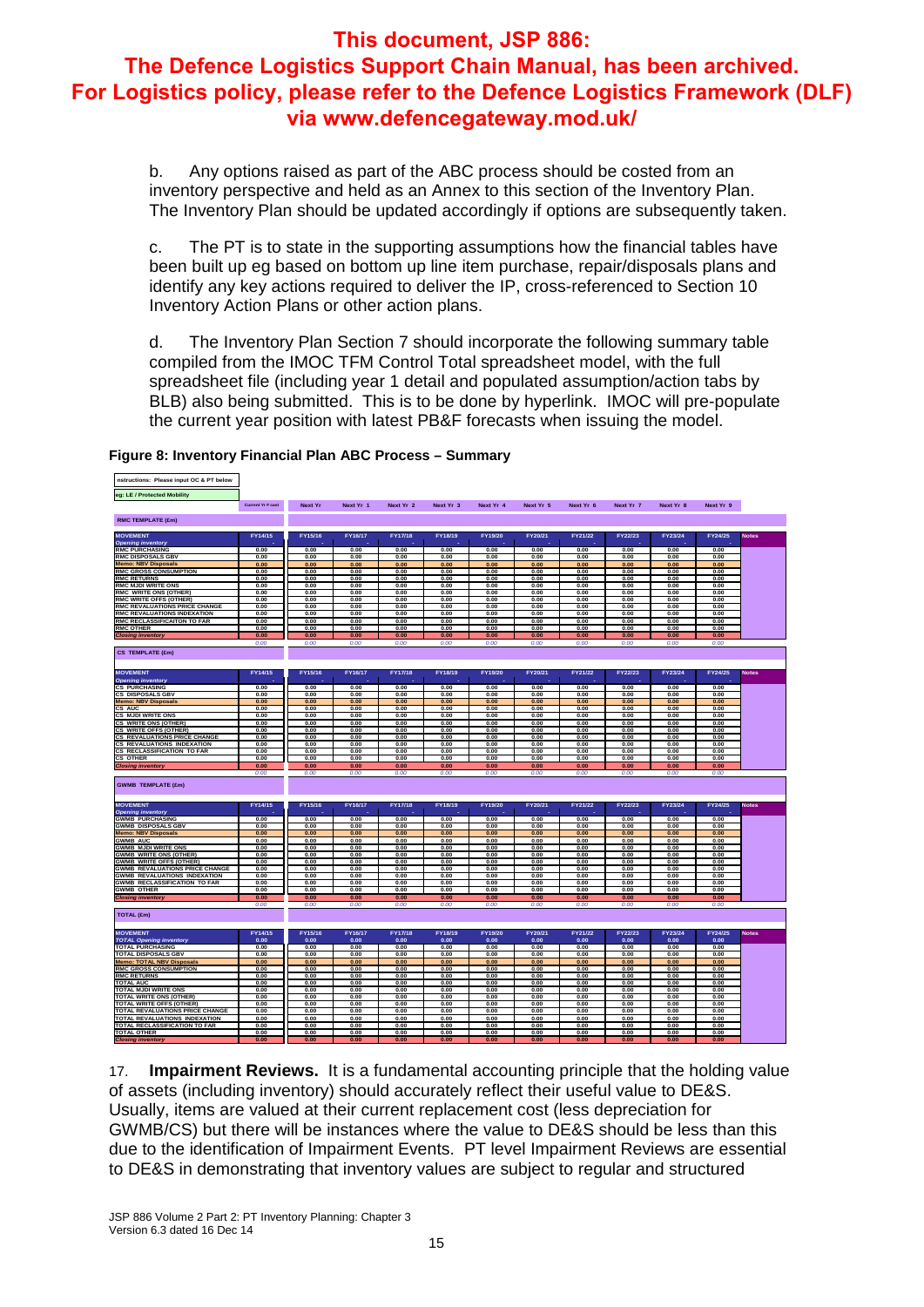assessment. PTs should provide details on impairment reviews undertaken and those planned for the next financial year. Further guidance on this is available in the Joint Finance and Inventory Management Instruction on Impairment (Reference DES/DGRes/02/04/04/02 dated 26 Aug 13).

#### **Section 8 - Auditing and accounting**

18. This section must detail the following:

a. **Materiel Accounting.** Detail how MOD owned equipment is accounted for, including CLS arrangements, to ensure MOD balance sheet is accurate (What accounting systems are used? What arrangements are in place to ensure Off System Inventory and Assets in Industry are correctly updated onto the balance sheet?).

b. **NAO Compliance.** The PT is to provide details of the most recent NAO audit of the PT and its subject matter, and detail any outstanding inventory issues identified. The PT must also provide information on mitigating action being taken. Where there are outstanding NAO issues the actions to resolve these are to be included within Section 10 'Action Plan'.

c. **DIA Audits.** The PT is to provide details of the most recent DIA audit of the PT and its subject matter, and detail any outstanding inventory issues identified. The PT must also provide information on mitigating action being taken. Where there are outstanding DIA issues the actions to resolve these are to be included within Section 10 'Action Plan'.

d. **Segregation.** All Assets in Industry/GFE and Off System Inventory must be positively segregated between MOD owned and Commercial owned inventory (Public Store Accounts, AAC/PT audits). Confirmation that Defcon 694 is specified in inventory contracts will suffice to provide this assurance. Further guidance on segregation can be found at JSP 886, Vol 2, Pt 1, Chap 11.

#### **Section 9 - Data Management**

19. It is imperative that key item data (engineering, life, supply, financial and operational information and provisioning parameters, pricing and inventory categories etc) are kept up to date by PT or contractor staff. Failure to comply would mean that logistic analysis utilising modelling and simulation of the inventory could not be readily carried out and that future optimisation of the inventory would be compromised. The lack of correct key data elements will also affect the balance sheet, which would not then accurately reflect a true picture. Also availability to the FLC could potentially be compromised due to poor performance. The plan must detail the arrangements for reviewing and updating this information.

#### **Figure 9: LogIS Information**

| Log IS<br>Functionality<br>(eg, Fin,<br>Eng,<br>Supply) | MOD or<br>contractor<br>Log IS? | Who updates<br>and maintains<br>the data? | Does the<br>PT have<br>access to<br>the data? | Method of<br>access (ie direct<br>access/reports<br>etc) |
|---------------------------------------------------------|---------------------------------|-------------------------------------------|-----------------------------------------------|----------------------------------------------------------|
|---------------------------------------------------------|---------------------------------|-------------------------------------------|-----------------------------------------------|----------------------------------------------------------|

20. All data used to populate the essential Sections 2, 4, 7, 8 and 9 of this plan is to be classed as business critical. Details of the data cleansing and maintenance initiatives that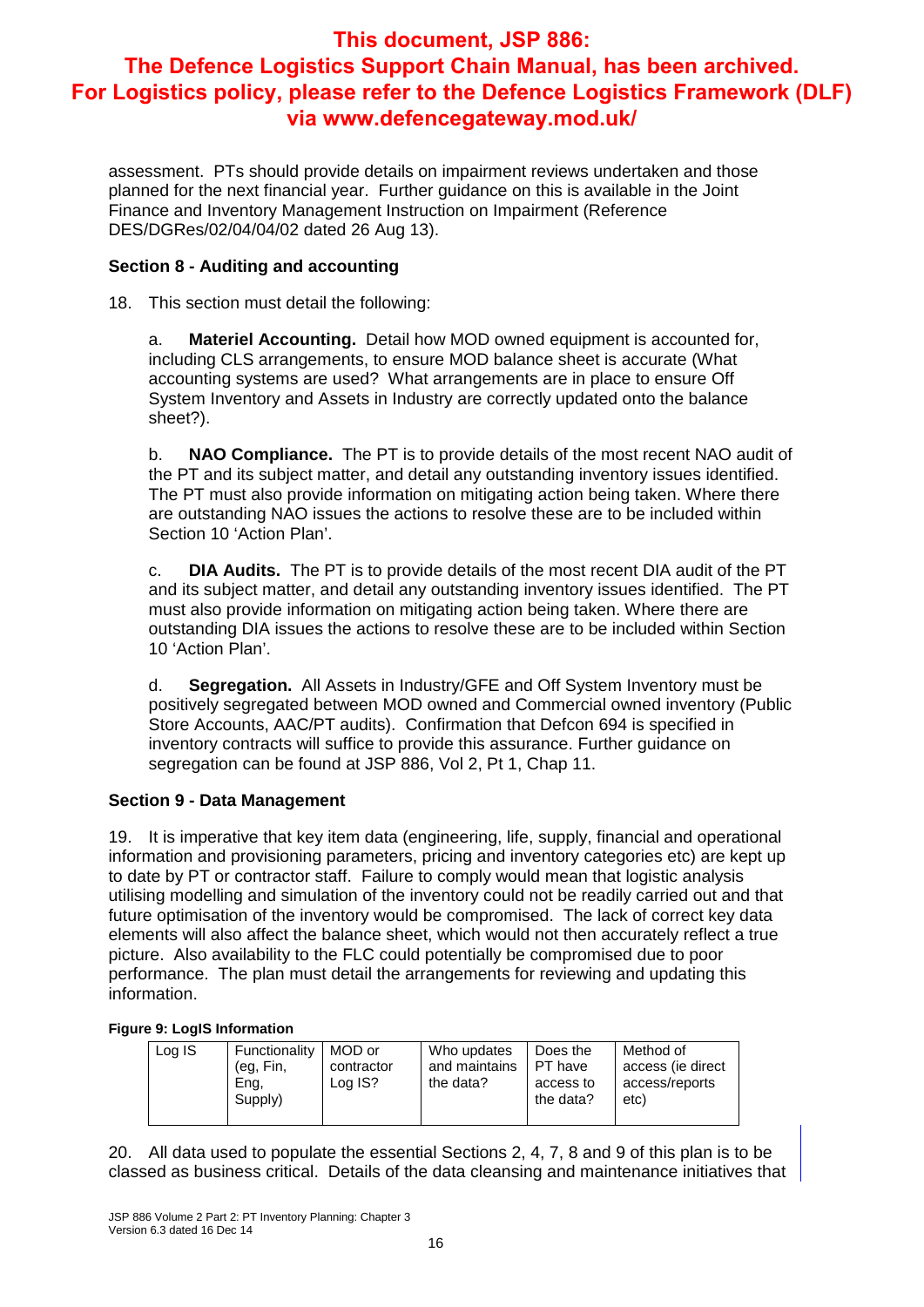are currently in hand are to be included and a link is required to the PT's Data Maturity Action Plan where this exists.

#### **Section 10 - Inventory Action Plan**

21. All new, ongoing and outstanding work identified by the PT throughout the Inventory Plan must be added to the Action Plan table (complete all fields within the action plan table – see Figure 10). The PT can also use the Action Plan to include any other Inventory related actions they deem necessary. Progress against the PT Action Plan will be an important element of the assessment at the next annual review.

#### **Figure 10: Inventory Action Plan**

| Ser<br><b>No</b> | Action | Owner | <b>Progress</b> | <b>Date</b><br><b>Action</b><br><b>Raised</b> | <b>Original</b><br>Target Date | <b>Current</b><br><b>Target</b><br><b>Date</b> | <b>Review</b><br><b>Date</b> |
|------------------|--------|-------|-----------------|-----------------------------------------------|--------------------------------|------------------------------------------------|------------------------------|
|                  |        |       |                 |                                               |                                |                                                |                              |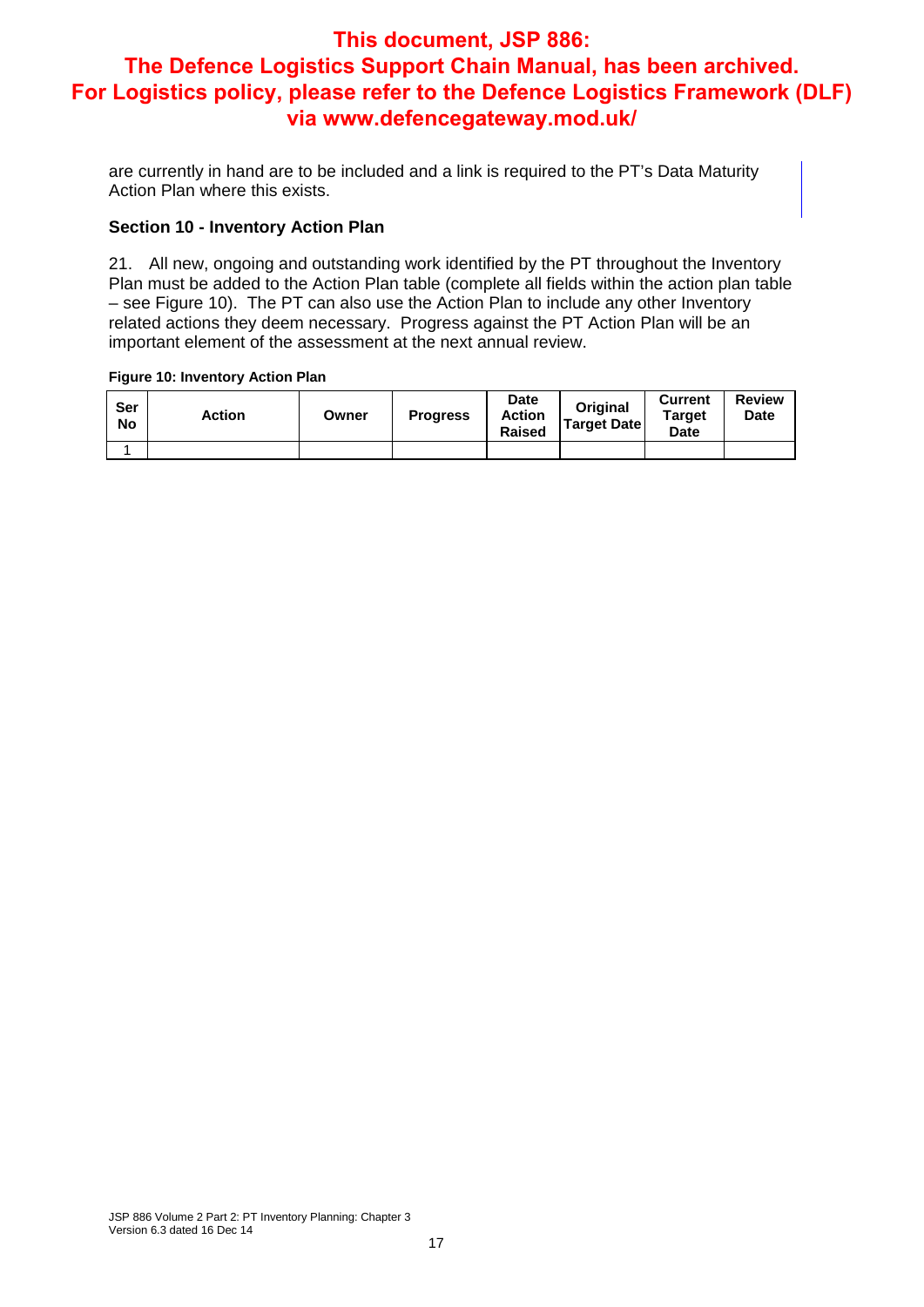#### **ANNEX A: SPECIALIST ADVICE AND GUIDANCE ON INVENTORY PLANNING**

Introduced at Page 8 - Role of PT

#### **General Guidance**

1. IMOC SCE, SCP and IMOC-TFM provide authoritative guidance and advice to all key stakeholders on all aspects of Inventory Planning. They will support stakeholders with NAO audits and assist them in dealing with Public Accounts Committee (PAC) and House of Commons Defence Committee (HCDC) requirements in this important, operationally and financially significant high profile area of DE&S business activity. The following services are provided to customers:

a. Support to PTs in interpretation of policy, process and procedure in order to develop an Inventory Plan. (IMOC SCE Support IMs)

b. Assistance in understanding, planning, managing and accounting for inventory holdings whilst ensuring and maintaining Resourcing Accounting and Budgeting (RAB) compliance. (IMOC TFM)

c. Direction on the financial and materiel accounting and Support Chain Inventory Planning issues related to all forms of CLS. (IMOC TFM and IMOC SCP Mat Acctng)

d. In-service inventory optimisation support to PTs and objective evaluation of existing Inventory Plans, recommending improvements where necessary to make best use of scarce resources. (IMOC SCP Analysis)

e. Inventory Planning / optimisation and financial / material accounting to enable PTs to meet their key business objectives. (IMOC SCP Analysis, IMOC TFM and IMOC SCP Mat Acctg)

f. RAB compliant inventory management information to enable sound decision making by PTs. (IMOC TFM)

g. Development and provision of 'hands on' training to PTs in the use of bespoke Inventory Optimisation Tools and associated support tools and processes. (IMOC TFM)

h. A range of Inventory Analysis and Simulation techniques to suit individual customer problems and circumstances. At their most complex, these could include taking a wide range of inventory data (engineering, supply chain, financial and operational) and putting it through a suite of sophisticated modelling and simulation tools, analysing the output and presenting an optimised inventory to meet a required level of availability within budgetary constraints. This can be achieved, for initial provisioning and major re-provisioning, including sustainability planning in support of specific military operations. The techniques can also be tailored to include modelling 'what if' scenarios to assist specific decision-making. Where SCP Analysis is unable to provide this service direct in the event of competing priorities competent contractors can be identified to provide the service. (IMOC SCP Analysis)

2. Additional organisational information including points of contact is at the IMOC Web Site.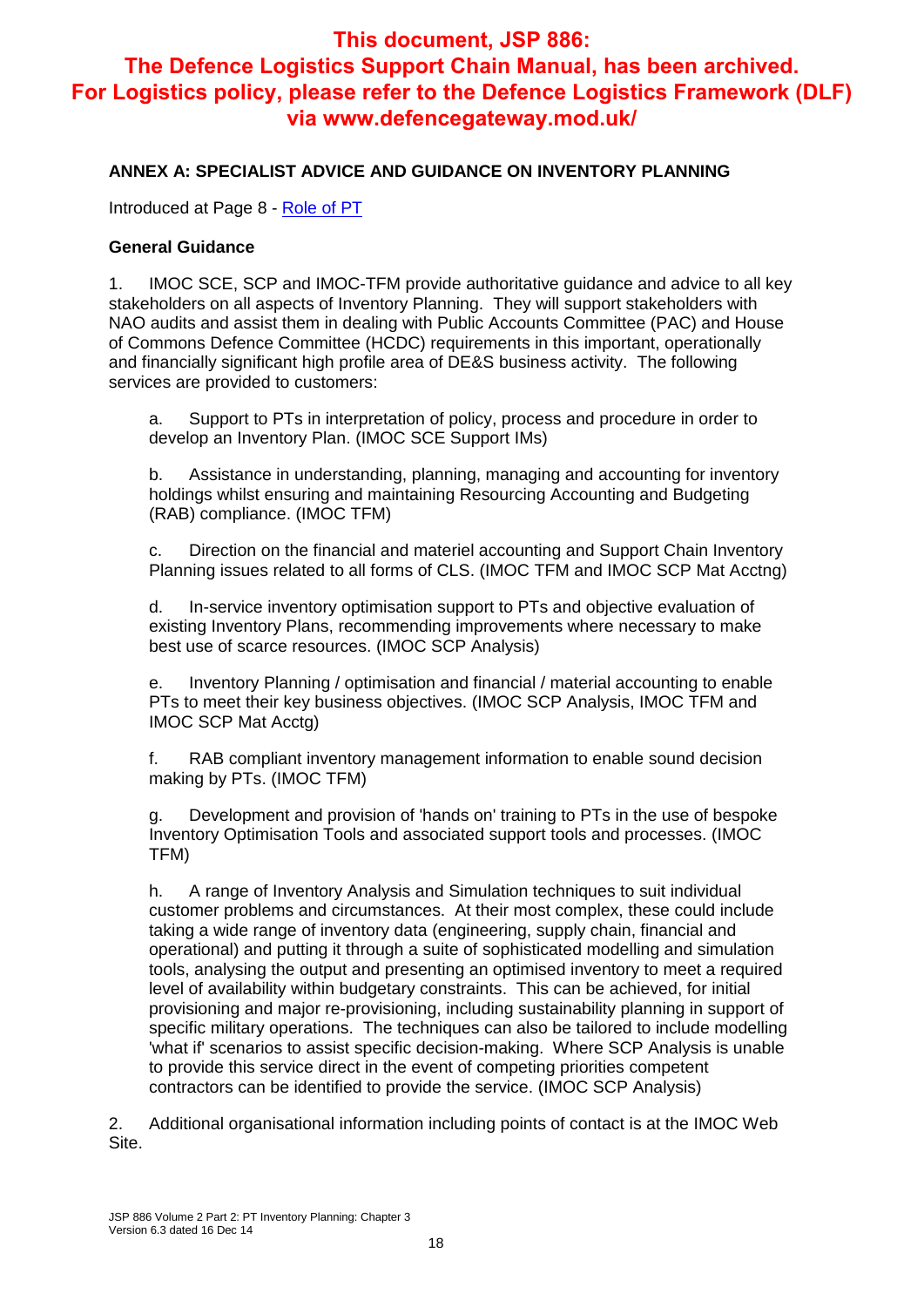#### **ANNEX B: INVENTORY PLANNING ASSESSMENT CRITERIA**

#### Introduced at Page 8 - Approvals Process

#### Figure 11: Assessment Criteria

| Ser                                                                                                     | <b>Assessment Criteria</b>                                                                                                                         |
|---------------------------------------------------------------------------------------------------------|----------------------------------------------------------------------------------------------------------------------------------------------------|
| 1                                                                                                       | Clear evidence that the Inventory Plan forms part of a Project Team's (PTs) Through Life<br>۰                                                      |
|                                                                                                         | Management Plan (TLMP).                                                                                                                            |
|                                                                                                         | Any off balance sheet inventory if applicable, is identified and approved.<br>۰                                                                    |
|                                                                                                         | Roles and Responsibilities for Inv Plan coordinator are provided.<br>۰                                                                             |
|                                                                                                         | Where platform Supply Support Plans (SSPs) exist, links have been provided.<br>۰                                                                   |
|                                                                                                         | Clear articulation of all key stakeholders.<br>$\bullet$                                                                                           |
| $\overline{2}$                                                                                          | Evidence that FLC have endorsed the Plan or that inventory is regularly reviewed at AWGs or<br>٠                                                   |
|                                                                                                         | similar in support of SC/CASPs.                                                                                                                    |
|                                                                                                         | Confirmation that CASPs are in place or in course of preparation.<br>٠                                                                             |
|                                                                                                         | Clearly identifies equipment supported by the PT and that a through life approach has been<br>۰                                                    |
| 3                                                                                                       | taken.                                                                                                                                             |
|                                                                                                         | Inventory Planning risks are documented and an action plan is in place with clear timescales to<br>۰                                               |
|                                                                                                         | rectify or mitigate the associated risk.<br>Clear evidence that Inventory Optimisation is being undertaken, including for CLS contracts.<br>٠      |
|                                                                                                         | Clear evidence that inventory reviews are being undertaken.<br>٠                                                                                   |
| 4                                                                                                       | Details of modelling and analysis that has been undertaken or is planned.<br>٠                                                                     |
|                                                                                                         | Plan articulates the approach to inventory segmentation.<br>$\bullet$                                                                              |
|                                                                                                         | Linkage to PT's performance against the inventory financial targets is provided.<br>٠                                                              |
|                                                                                                         | Detailed locations of inventory holdings, both current and planned, by Gross Book Value for<br>۰                                                   |
|                                                                                                         | LS/FLC/Industry/Defence Munitions are provided.                                                                                                    |
| 5                                                                                                       | Details of LS storage requirements including volumetric details for current and future inventory<br>۰                                              |
|                                                                                                         | holdings are clearly articulated                                                                                                                   |
|                                                                                                         | Current and future contractual arrangements are detailed, including contract expiry dates.<br>۰                                                    |
|                                                                                                         | Evidence that supplier performance is regularly reviewed and measured against agreed<br>۰                                                          |
| 6                                                                                                       | contractual Key Performance Indicators or details of how this shortfall is to be addressed.                                                        |
|                                                                                                         | Plans for dealing with any contractual gaps are identified.<br>۰                                                                                   |
|                                                                                                         | All inventory related contracts contain performance measures.<br>۰                                                                                 |
|                                                                                                         | Assumptions for material values and supporting analysis where appropriate.<br>٠                                                                    |
|                                                                                                         | Values aligned to platform numbers etc.<br>٠                                                                                                       |
|                                                                                                         | Disposals plan provided split by year and RMC, CS & GWMB.<br>٠                                                                                     |
| $\overline{7}$                                                                                          | Explanation for material peaks and troughs.<br>۰                                                                                                   |
|                                                                                                         | Current year forecast (14/15) ties to latest formal forecast with any material differences<br>۰                                                    |
|                                                                                                         | explained.                                                                                                                                         |
|                                                                                                         | The data is mathematically and logically correct.<br>۰                                                                                             |
|                                                                                                         | Details of future impairment reviews.<br>Inventory accounting arrangements (which must include all Contractor Logistics Support (CLS)<br>$\bullet$ |
|                                                                                                         | type solutions) are compliant with MOD inventory accounting policy and meet NAO                                                                    |
|                                                                                                         | requirements.                                                                                                                                      |
| 8                                                                                                       | Any issues relating to inventory identified by the NAO or DIA have been included in the Action<br>۰                                                |
|                                                                                                         | Plan with clear priority, owner, progress and target / review date included.                                                                       |
|                                                                                                         | Segregation arrangements are detailed<br>٠                                                                                                         |
|                                                                                                         | Provision has been made to ensure capture, collation and maintenance of inventory data.<br>$\bullet$                                               |
| 9                                                                                                       | Details of The PT approach to ensuring Data Quality is included and where appropriate<br>٠                                                         |
|                                                                                                         | improvement actions are identified and included in the action plan.                                                                                |
| 10                                                                                                      | An Inventory Action Plan has been produced with actions clearly detailed, owners identified,<br>۰                                                  |
|                                                                                                         | progress reported and review dates included.                                                                                                       |
| <b>Levels of Inventory Plan</b>                                                                         |                                                                                                                                                    |
|                                                                                                         |                                                                                                                                                    |
| 1. Inventory Plan assessments will be reported at various levels up to the DE&S Chief of Materiel (CoM) |                                                                                                                                                    |

and DG Res as part of DE&S governance and performance management. While all 10 criteria are important, numbers 2, 4, 7, 8 and 9 which are highlighted above are essential and must be met if an Inventory Plan is to be assessed as GREEN.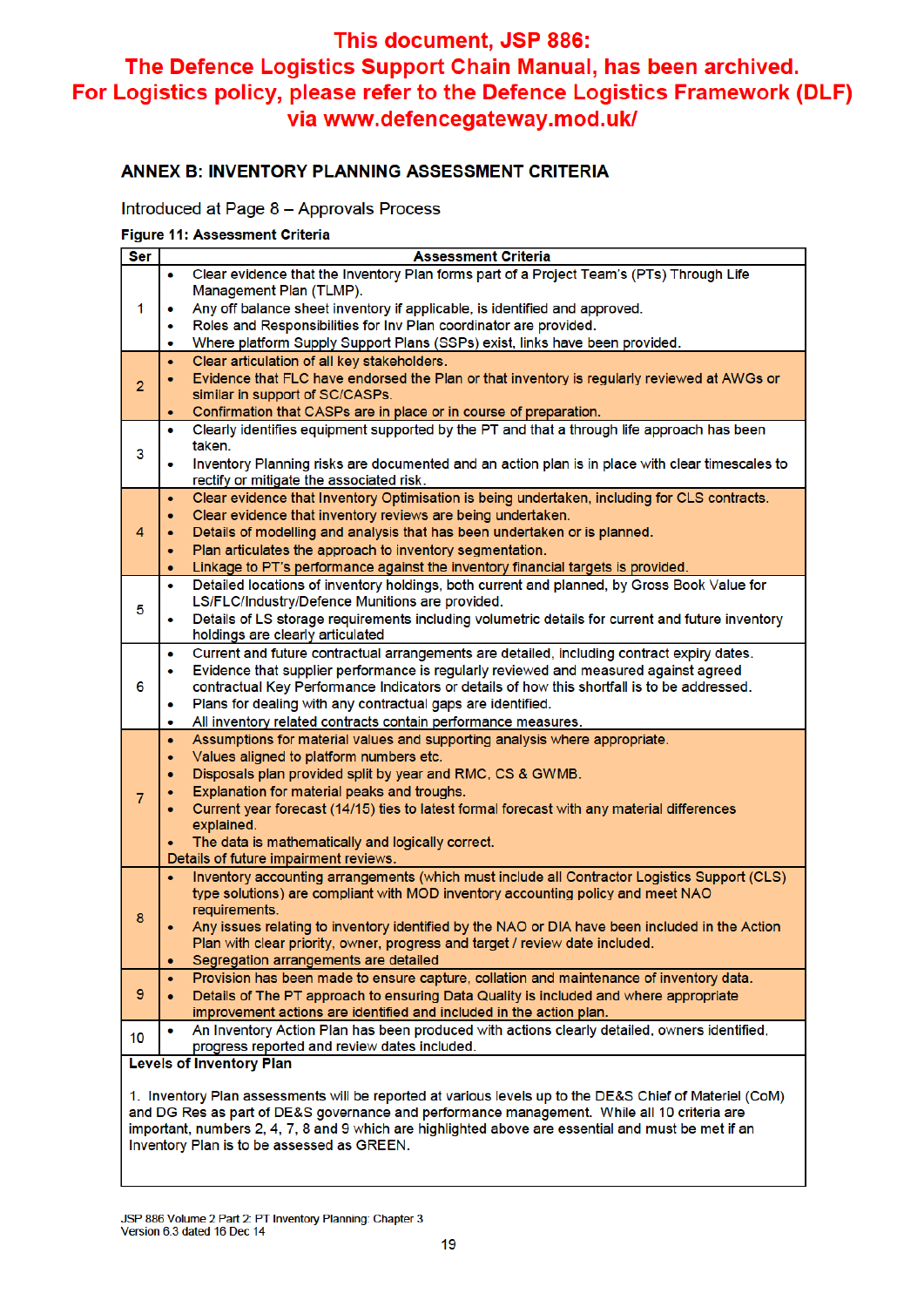2. The levels of maturity attainment are as follows:

GREEN: All 10 criteria met.

YELLOW: 7, 8 or 9 criteria met, including 4 of those considered essential.

AMBER: 4, 5 or 6 of the criteria met, including 3 of those considered essential.

RED: 3 or fewer criteria met or no plan submitted.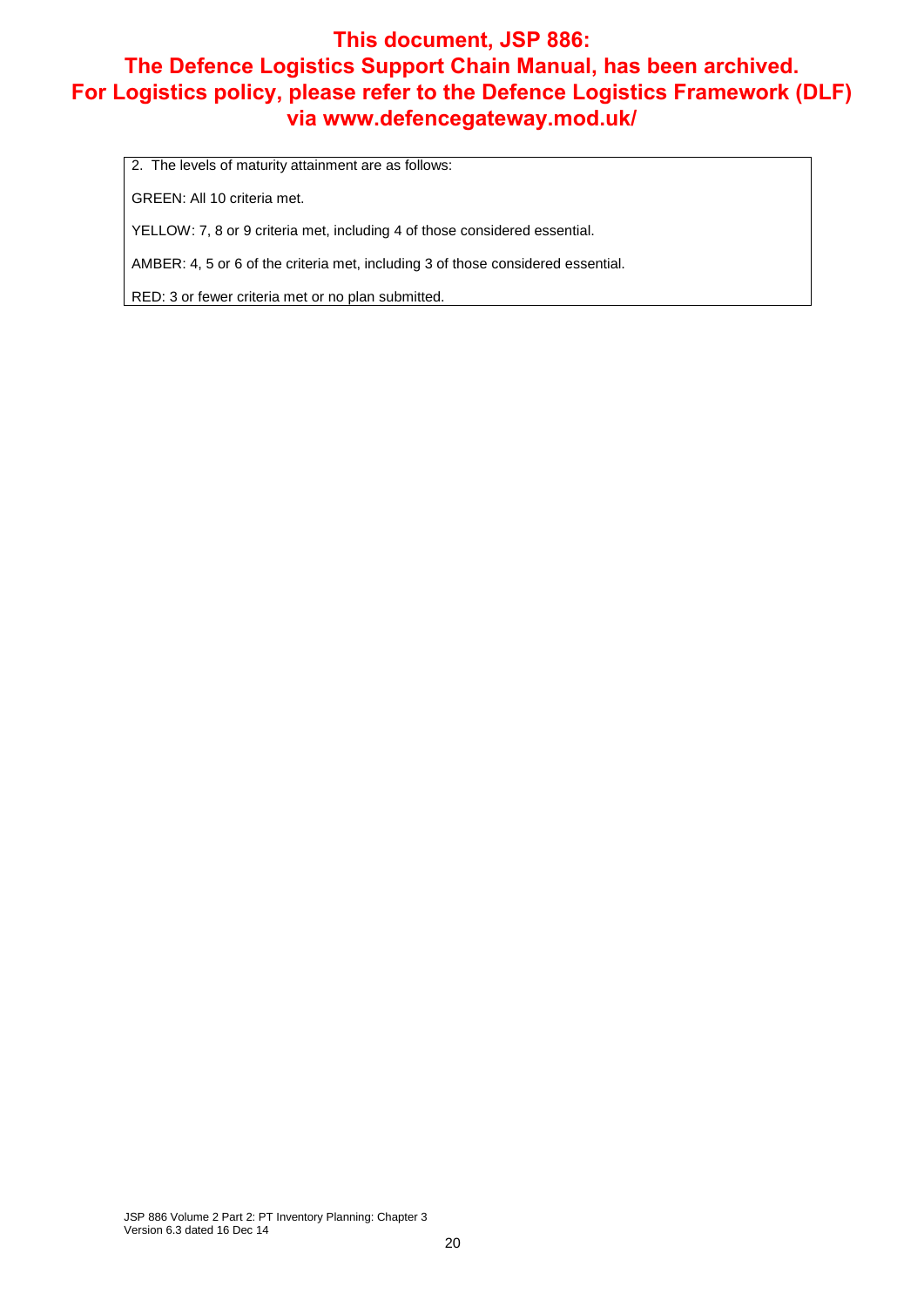#### **ANNEX C: INVENTORY MODELLING ADVICE ACROSS THE CADMID CYCLE**

Introduced at Page 12

#### **Figure 12: Inventory Modelling Information Flows**



JSP 886 Volume 2 Part 2: PT Inventory Planning: Chapter 3 Version 6.3 dated 16 Dec 14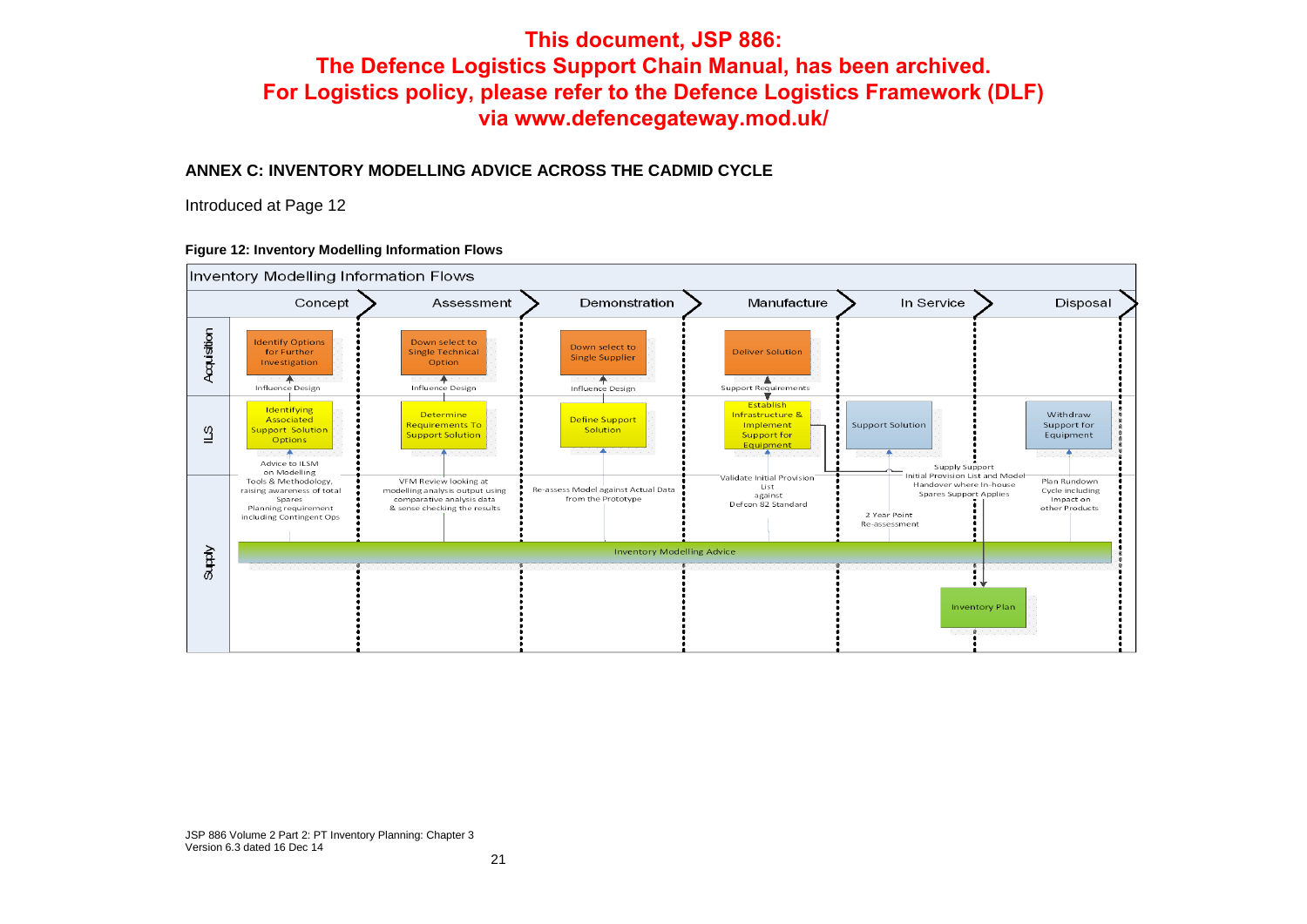#### **THROUGH LIFE MODELLING REQUIREMENTS**

#### **General Requirements**

1. To ensure that that the operational availability of the platform/equipment is not affected by the unavailability of spares the procuring PTs are to ensure that scientific spares modelling (using an approved V&V spares tool) has been conducted at the correct level. (Level of modelling to be agreed by purchasing PT and IMOC SCP Analysis SL).

2. DEFCON 82 must be incorporated into all Initial Provisioning contracts to cover the data requirement for initial and ongoing modelling data.

3. Where CLS contracts are in place and the Contractor is managing the stock outside of an MOD designated Base Inventory System (BIS) there is a mandated requirement on the Procuring PT to ensure that a Tier 1 feed is established and maintained into DE@S Enterprise Data Warehouse (EDW). Further guidance can be obtained from SCP Analysis.

#### **Initial Provisioning (IP) Spares (New Product Introduction)**

4. Initial Provisioning (IP) is the process of identifying, and procuring the spares necessary to provide adequate support for an initial in-service period (until the Base Inventory System is able to support normal procurement activity). The main output of IP is the purchase and delivery of the initial spares, as agreed on the candidate item list during the manufacture phase of the CADMID cycle.

5. The Project Team (PT) is to ensure that there are sufficient spares to support the platform/equipment at the operational availability level required by their respective FLCs before a Logistic Support Date is declared.

6. To ensure that the spares modelling output is able to directly inform the IP buy the procuring PTs are to ensure that they engage with the IMOC modelling team no later than 8 weeks before the longest procurement lead time indicated in the suppliers candidate Item list.

Example NSN 1234-99-1234567 – PLT 12 months –SCP Analysis to be engaged no later than 14 months before declaration of LSD/contract sign off.

#### **Re-provisioning (RP) (in-service phase) Contract Break Point**

7. Re-Provisioning (RP) is deemed as the process of reassessing the support items and spares necessary to provide adequate spares support for the in-service period of the platform or equipment. Over the life of the Equipment/platform any changes to the level of availability and or operational profiles will initiate a need to remodel to ensure that the spares supporting the platform/equipment are optimised.

8. To ensure that this time scale is achieved IMOC modelling team must be tasked 8 weeks before the longest procurements lead time.

Example NSN 1234-99-1234567 – PLT 12 months – IMOC SCP Analysis Team to be engaged no later than 14 months before the declaration of LSD/contract sign off.